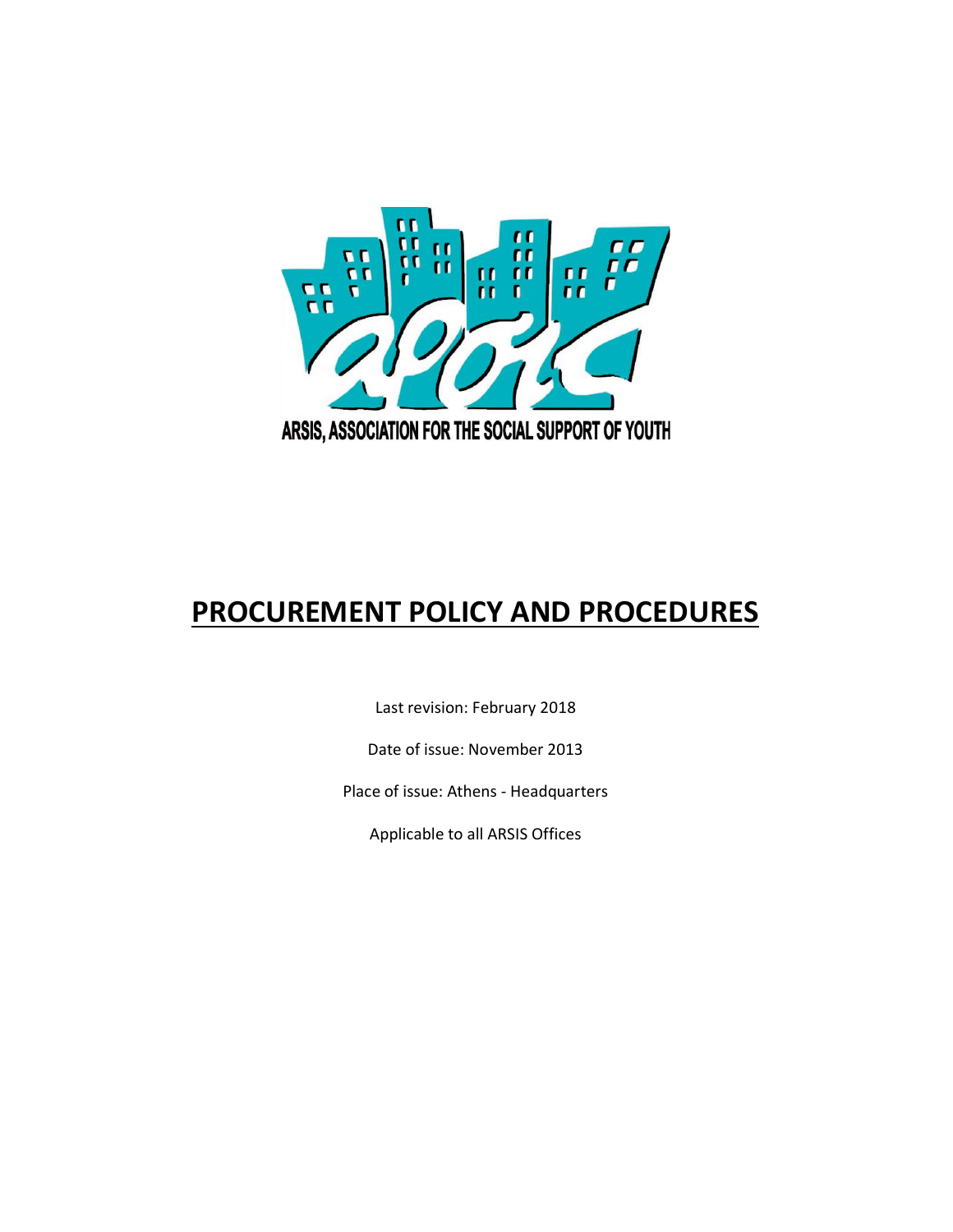

# Table of contents

| C.1. Procurement of value up to EURO 10.000 (net amount without VAT): 12                |  |
|-----------------------------------------------------------------------------------------|--|
| C.1.1: Especially purchases of value up to EURO 1.000 (net amount without VAT) 12       |  |
|                                                                                         |  |
| C.2 Procurement of value between EURO 10.001 (net amount without VAT) to EURO           |  |
|                                                                                         |  |
| C.3. Procurement of value above EURO 20.000 (net amount without VAT):  13               |  |
|                                                                                         |  |
|                                                                                         |  |
|                                                                                         |  |
|                                                                                         |  |
|                                                                                         |  |
|                                                                                         |  |
|                                                                                         |  |
|                                                                                         |  |
|                                                                                         |  |
|                                                                                         |  |
| F.3.2 Informal Procurement Process for purchases of value from € 10.001 to 20.000: . 23 |  |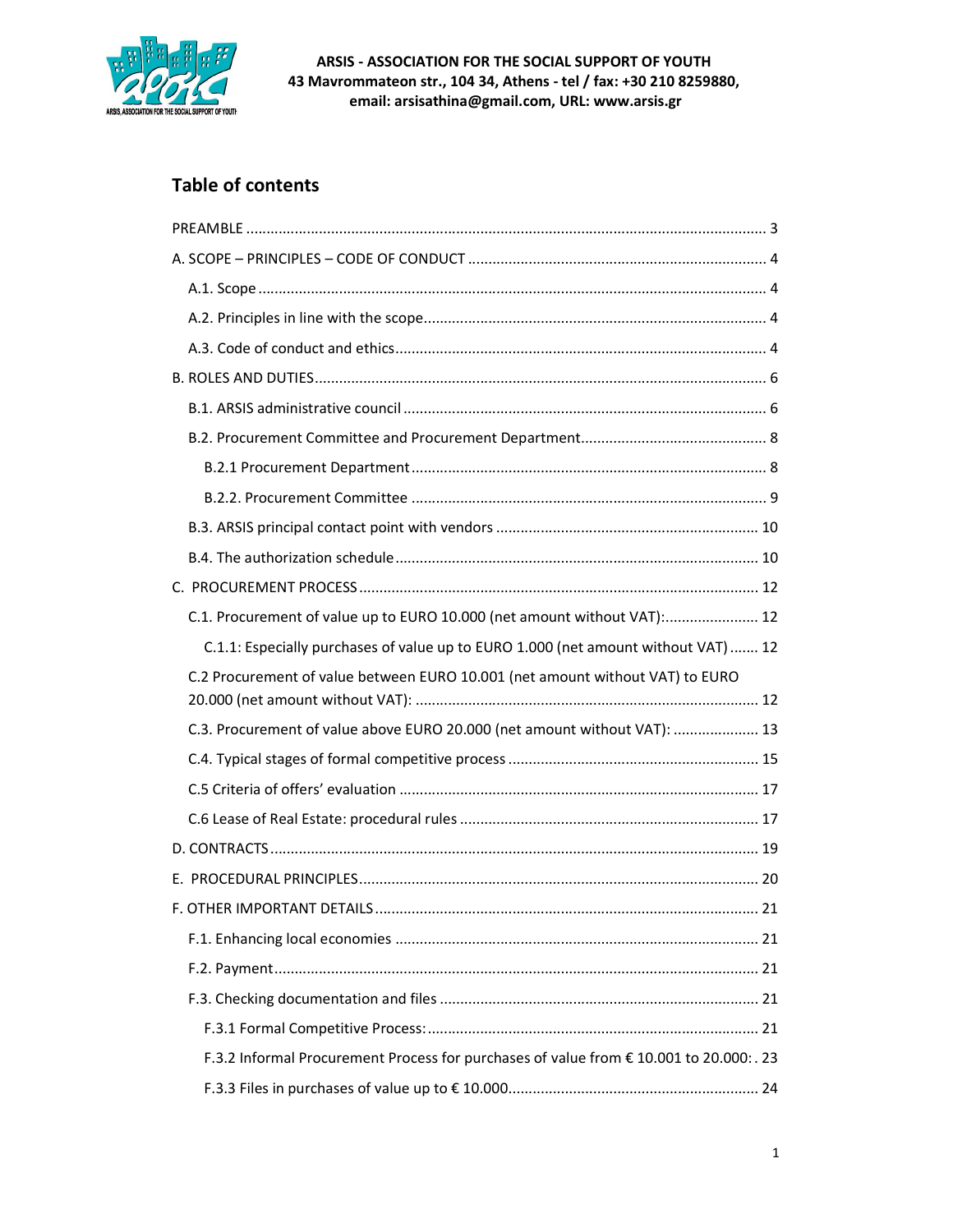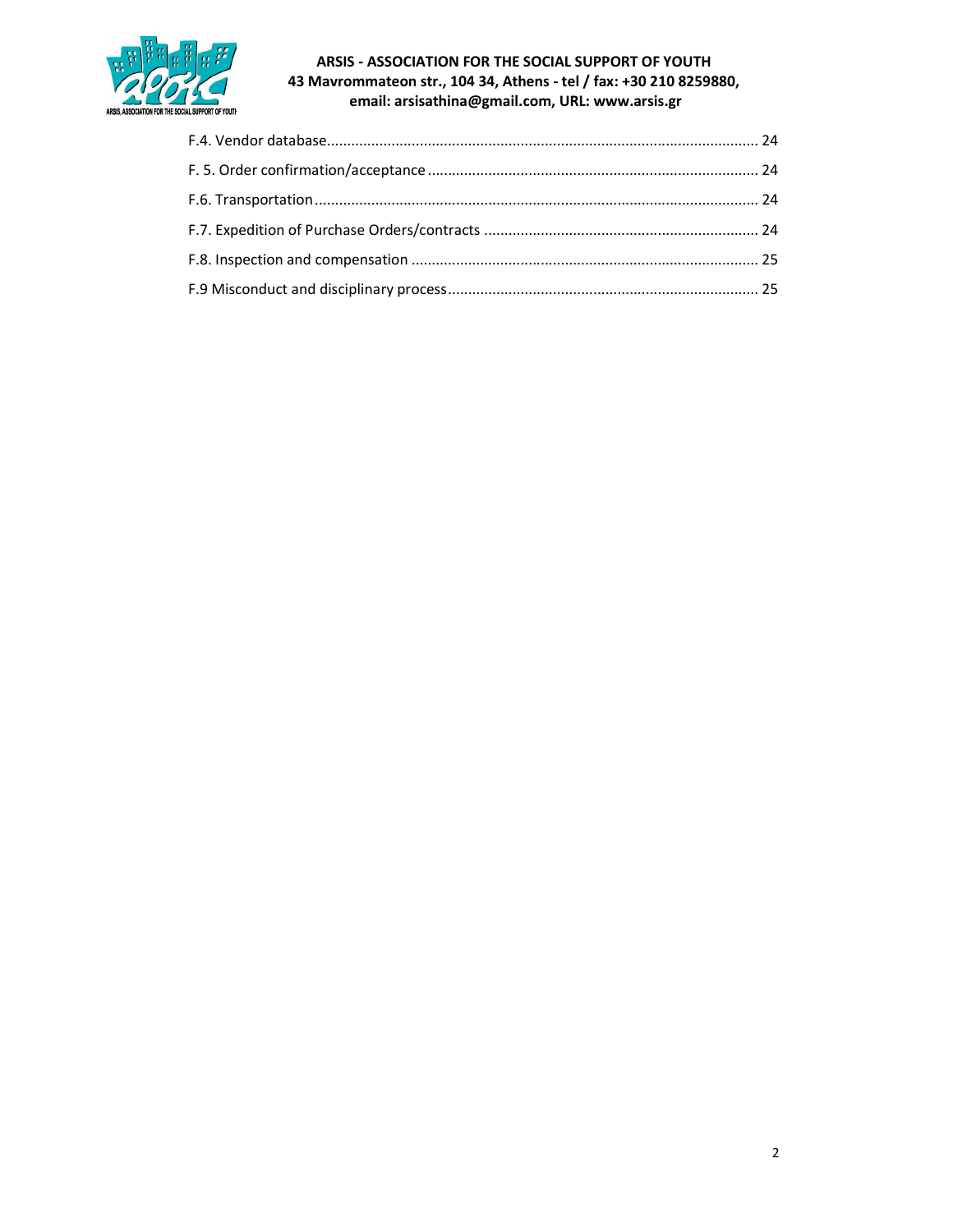

## PREAMBLE

"ARSIS – Association for the Social Support of Youth" is a Non Governmental Organization, specializing in the social support of children and youth and in the advocacy of their rights.

ARSIS was established in 1992 as a non-profit nationwide organization, following to the Greek civil code provisions (official statute no 17904/16.10.1992). Ιt is based in Athens (headquarters) and it has branch offices throughout the Greek periphery (Thessaloniki, Volos, Alexandroupoli, Kozani).

Τhe current document is issued in Athens – Headquarters and it is officially and duly approved by ARSIS administrative council in order to be implemented by ARSIS Headquarters and all Offices in programs funded via UNHCR and UNICEF.

This Procurement Policy applies to and binds all directors, managers, employees and registered members of the organization in any situation where they are involved in a purchasing process, whether as requestors or specifiers, purchasers or negotiators, or those who validate or authorize payment.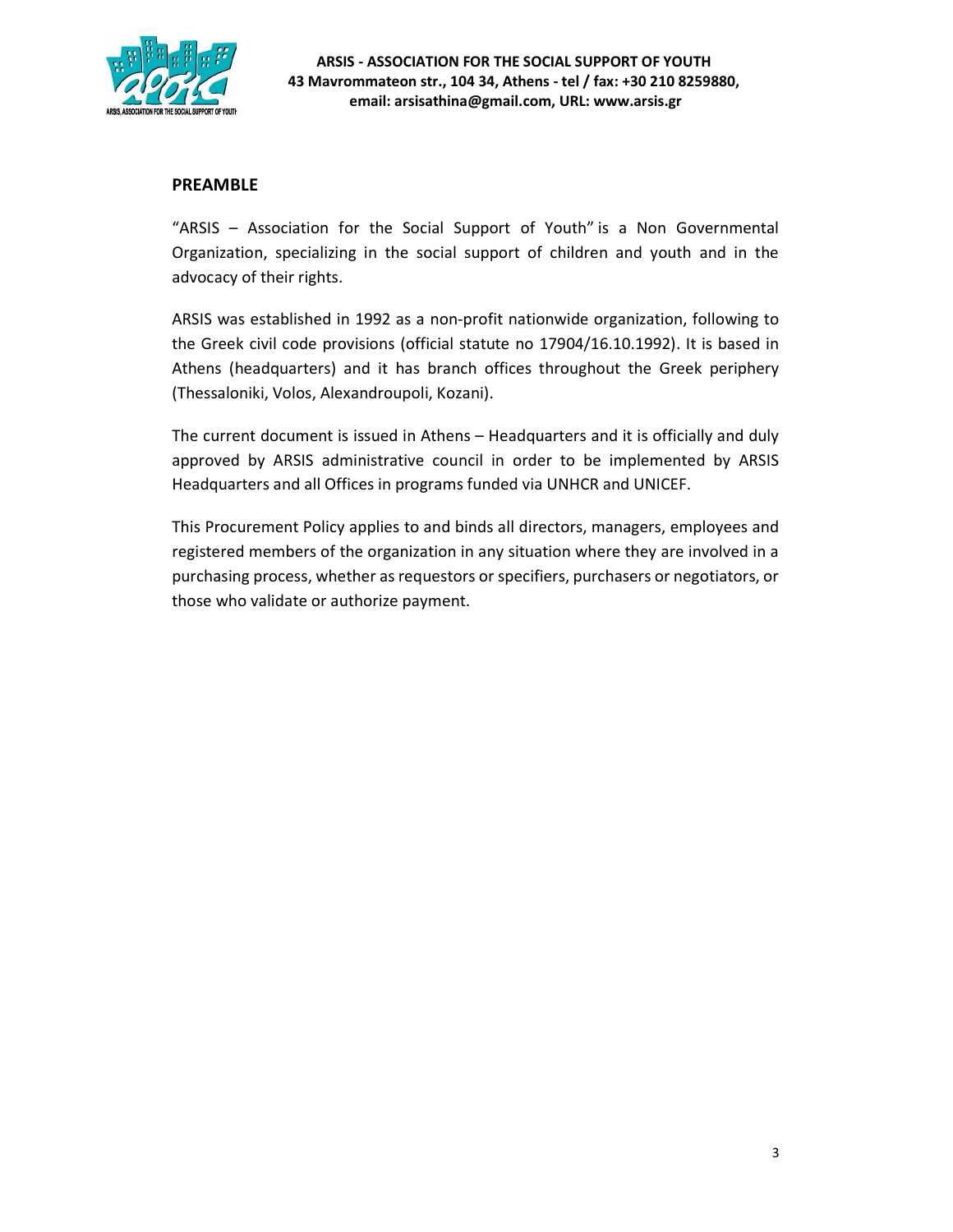

# A. SCOPE – PRINCIPLES – CODE OF CONDUCT

## A.1. Scope

The scope of the current document is to state ARSIS' policy, ethics, procedures and provisions related to procurement and it covers the processes associated with procurement of the goods, services, works that are demanded for the function of ARSIS and for delivering its objectives in the context of its daily function, its operations, projects, programs, actions, partnerships.

## A.2. Principles in line with the scope

The main purpose is in line with principles that would ensure in an ethical, lawful, and responsible manner, i.e:

- The constant improvement of performance standards towards the best provision of social services in the most cost-effective and efficient manner and in compliance with the organization's statutory purposes, considering the best interests of the target population in concern.
- The prior identification, specification and planning for the needs of the population in concern within the context of a project/program/operation so as to establish a sufficient, effective and sustainable procurement plan and budget
- Avoidance of fragmentation of supplies
- Sustainable value-for-money over the lifetime of the goods, services, works
- Respect for fair and effective competition rules and norms, and avoidance of conflict of interests between professional duty and personal interest
- All processes related to procurement of goods and services are fair, transparent, and credible, and in consistency with the relevant national, European and international norms related to the funding, planning, resourcing of nonprofit organizations. Within this context, the compliance with the International Commercial Terms is seriously considered.

# A.3. Code of conduct and ethics

The procurement processes are framed by a mandatory code of procedures including the planning, sourcing and procurement management and contracts (including financial thresholds) in order to ensure that our practices are able to withstand public scrutiny at all times. Therefore, the current document mainly regulates on: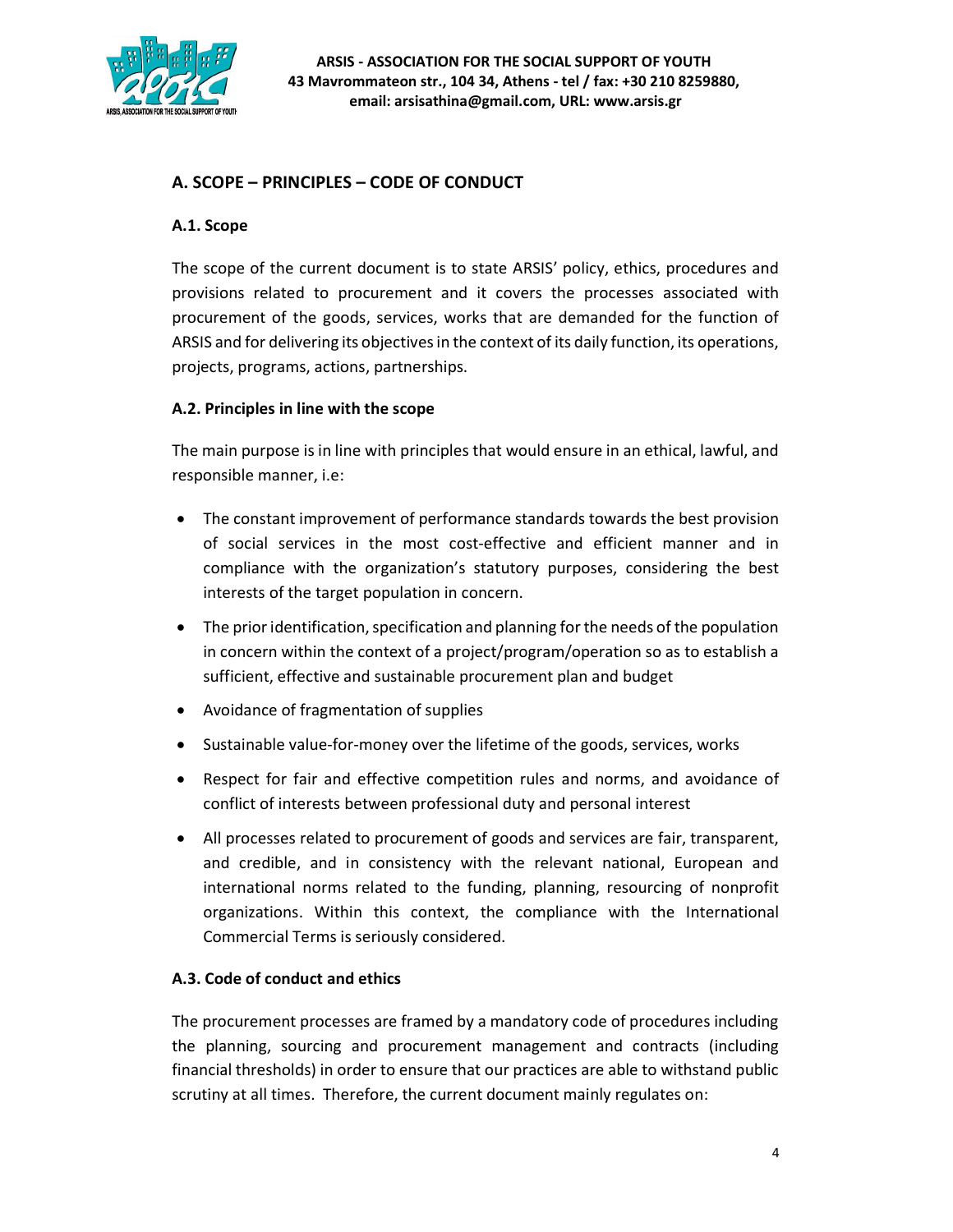

clear roles and duties in the procurement process, management of vendors, competitive bidding, contract evaluation, supply and payment compliance.

- Procurement process shall be based on impartiality, confidentiality, good faith and cooperation, on fair, lawful, ethical trade practices, prompt and transparent procedures.
- All ARSIS staff with designated procurement authority shall be aware of and responsible for applying the procurement policy and procedures.
- Engaged vendors shall be informed on and respect ARSIS procurement policy during every procurement stage (including negotiations).
- In the context of ARSIS partnership with other public or private stakeholders, institutions, organizations, the compliance with their ethics and procurement policy shall be considered towards an ethical, effective and sustainable cooperation.

ARSIS has established a standalone Suppliers Code of Conduct and encourages vendors and suppliers to follow principles stated in it. This Code is publicly available through ARSIS website.

ARSIS has, also, established Code of Ethics and Values that is mandatory for our employees, our volunteers and other representatives of our organization. Our staff members and our volunteers are requested to read this Code and state that they agree with the duties and principles mentioned in it when they sign their contract with ARSIS.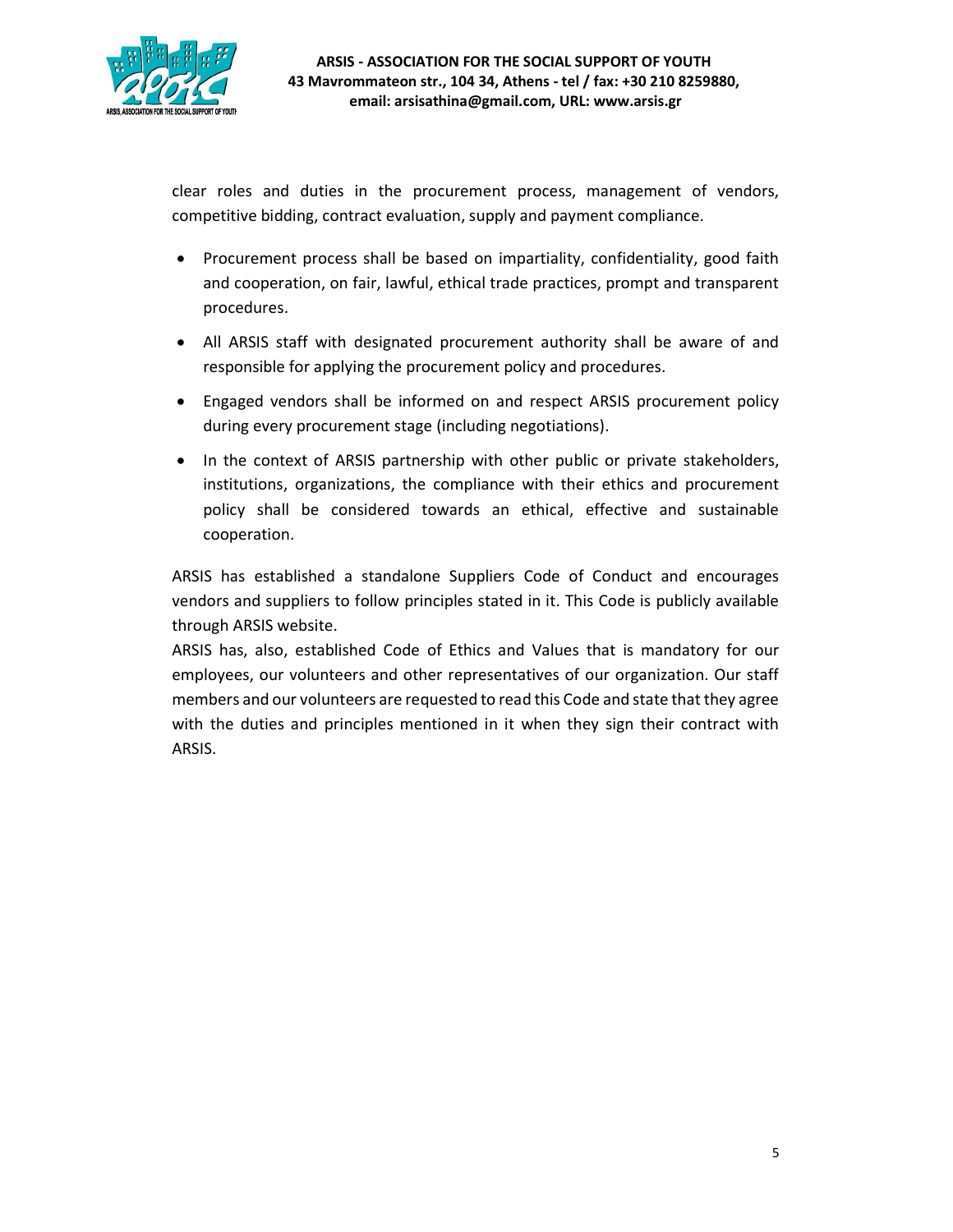

# B. ROLES AND DUTIES

## B.1. ARSIS administrative council

According to its statutory powers, ARSIS administrative council:

a) has the power to issue, revise, supervise and manage the planning and the implementation of the procurement policy of the organization in line with the principles stated in paragraph A of the current document and to ensure that the organization's staff applies the procurement policy and procedures.

b) has the power and ultimate responsibility to negotiate, approve and sign the procurement contracts and to properly authorize staff members with the relevant powers, depending, also, on the kind and level of purchasing requirements (including commitment or disbursement issues).

c) is responsible to define the members of the organization's Procurement Committees (see below B.2).

d) is responsible for the establishment of technical evaluation committee, when at its judgment is necessary. Specifically, technical evaluation committee is established when organization starts formal procurement proceedings which require specific technical criteria to be met by vendors. Technical evaluation committee must prepare and sign a detailed evaluation score sheet accompanied with evaluation report and will specify which technical offers are sufficient and meet technical specifications outlined in the relevant solicitation document. ARSIS' administrative council is solely responsible to accept (or decline for specific reasons mentioned in its decision) technical evaluation committee's report.

For purchases below Euros 10.000 the establishment of technical evaluation committee is not necessary, unless specific technical criteria are required to be met by vendors, at administrative council's sole discretion.

e) has the sole responsibility to allow exceptions from the procurement procedures that are stated in article C. The administrative council can decide, by way of waiver, that for specific and exceptional reasons, ARSIS will not follow procurement procedures based on monetary thresholds. In such cases, administrative council must declare in its minutes the specific reasons that justify the exception. The relevant decision should be available to the competent funding partner/authority, if asked for it.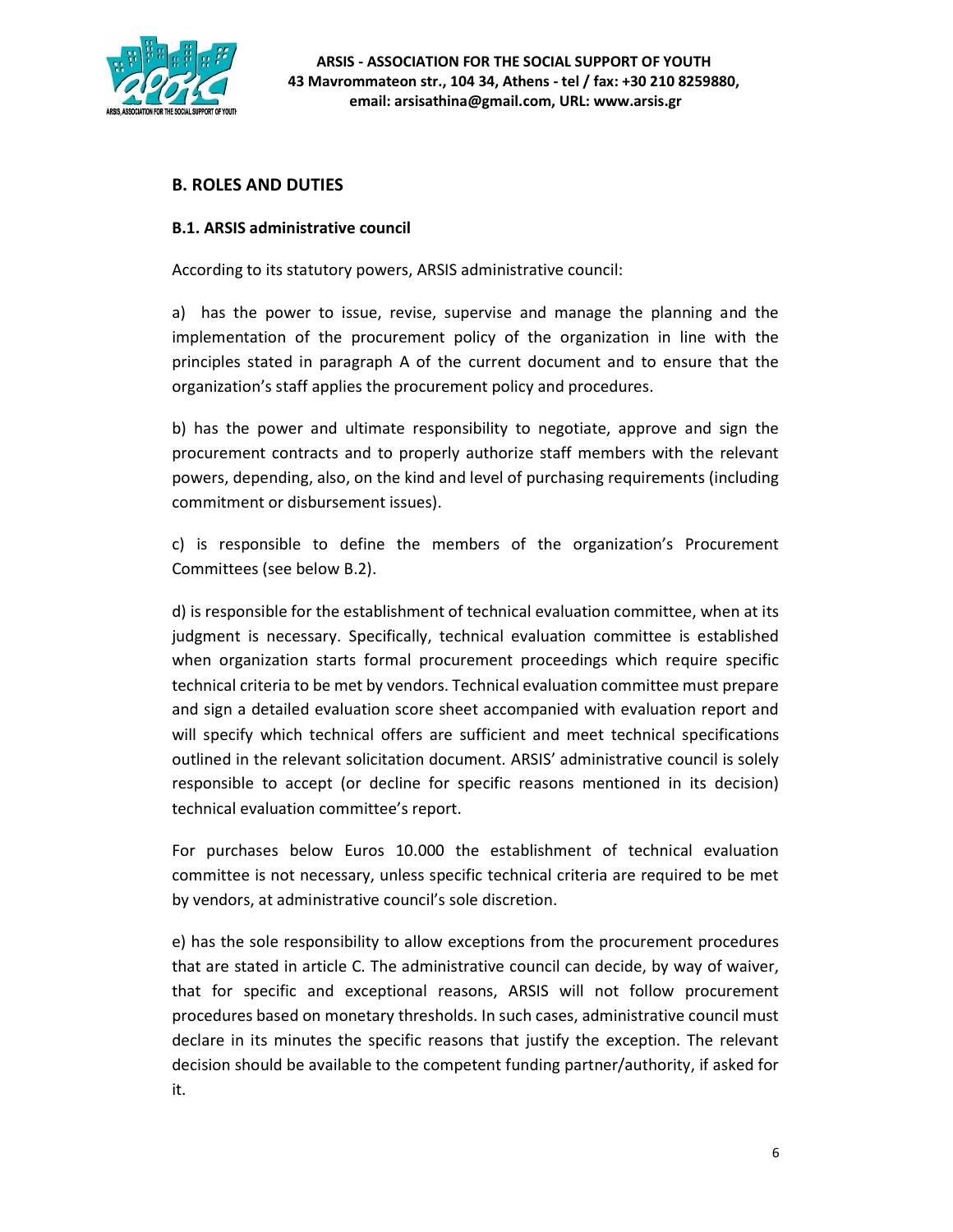

Reasons that justify exceptions from procurement procedures include the following circumstances:

- i. If, following processes described in articles C.2 and C.3 have not disclosed offers or if none of the offers/bids submitted via these processes were suitable or if processes described in articles C.2 and C.3 would not give satisfactory results or would not be deemed in the interest of the organization, as e.g., a contract is to be extended and changing the entity would not provide continuity in the work;
- ii. If for technical, economic, artistic reasons or reasons relating to the protection of exclusive rights, the contract may be awarded only to a particular operator/ contractor/supplier
- iii. If the specific supplier who will be awarded with contract has monopoly in specific market i.e. is a sole source of supply or service (i.e. sole authorized vendor).
- iv. If, due to unforeseeable events or emergency situations or for urgency reasons that have to do with the well-being of ARSIS' beneficiaries or with ARSIS' meeting its obligations towards to the competent funding partner/authority, it is not possible to meet deadlines set out in articles C.2 and C.3.
- v. When it comes to additional works or services not included in the original contract but became necessary to be performed, if awarded to the contractor already carrying out the work and if those specific projects cannot be separated
- vi. When prices or rates are fixed pursuant to national legislation or by regulatory bodies (may be the case for fuel, transportation, and drugs)
- vii. When standardization of supplies, equipment or spare parts render competition impracticable (e.g. toner cartridges for a particular photocopy machine).
- viii. When offers for identical products or services have been obtained competitively within a reasonable prior period, and prices and conditions remain competitive;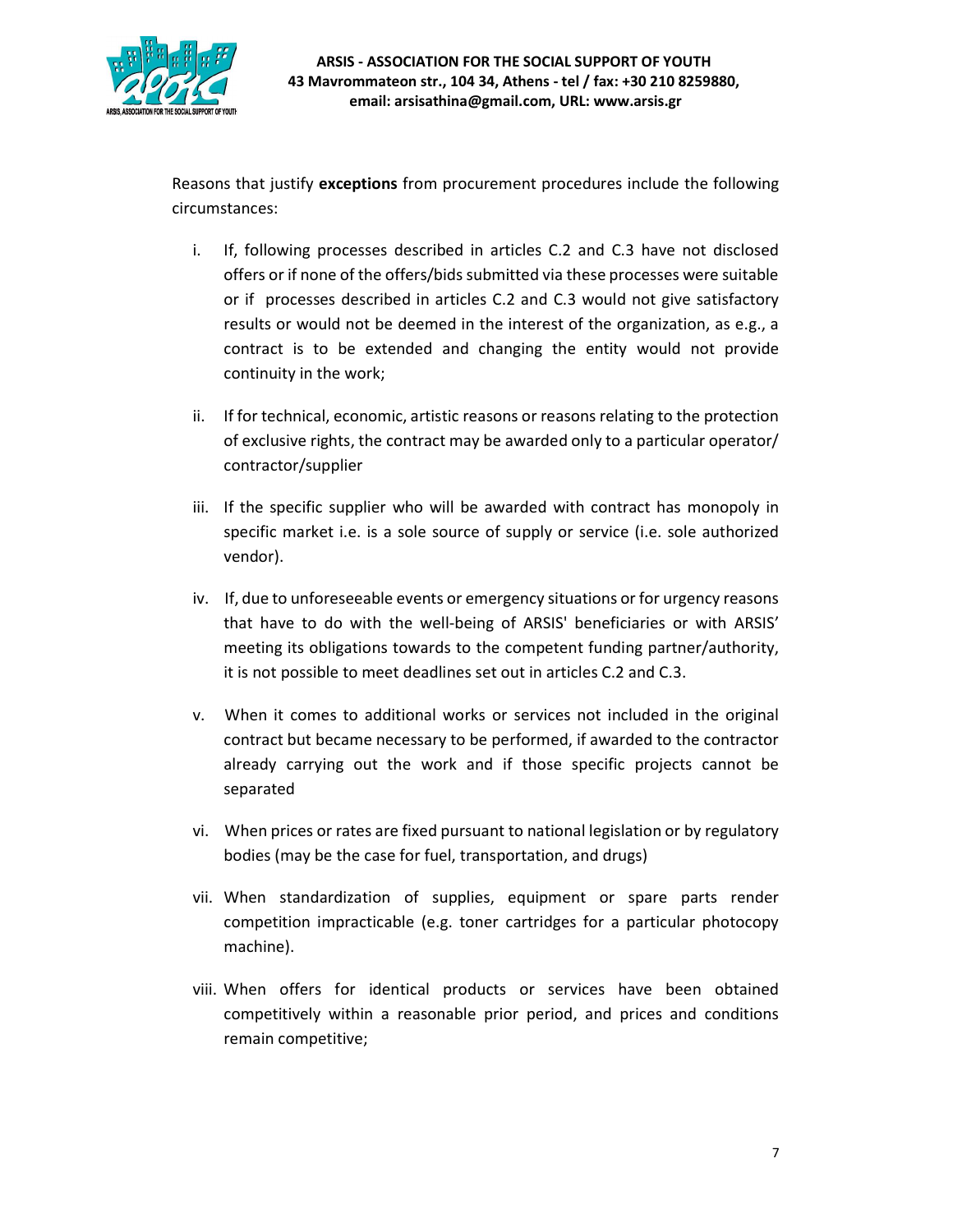

ix. Especially for the supply of clothes and shoes, since it would be beneficial for the PoCs to choose by themselves their clothes and shoes. Thus, they will participate in this process making it easier for them to integrate in the community. (e.g. we could set a specific amount for every PoC and give them the right to choose their clothes and shoes of preference).

f) has the authority to decide and continue the procurement of goods or services from the supplier who was awarded with contract following the procurement procedures of articles C.2 and C.3, when needs for the same products and the same services - as already supplied with the abovementioned procedures - occur within however the same calendar year. In such cases, ARSIS' administrative council, following the relevant opinion of ARSIS' procurement committee of article B.2, has the power to expand the procurement with the supplier that was already awarded with contract, for a percentage that does not exceed 20% of the first procurement at a price that does not exceed 10% of the net price that was awarded to the supplier with the first contract.

## B.2. Procurement Committee and Procurement Department

## Β.2.1 Procurement Department

Procurement Department is the office responsible for the acquisition of supplies, services, and construction in support of the organization's activities. The Procurement Department is authorized to prepare and issue Invitations to Bid, Requests for Proposal, Requests for Quotation. The Procurement Department issues purchase orders and acquires supplies and services. The Procurement Department also disposes of all surplus property and equipment.

The Procurement Department is very conscious of its responsibility and accountability in the expenditure of funds. It is the Procurement Department's policy, to encourage the participation of qualified vendors in the bidding process.

The Authority's management clearly understands the importance of the procurement function and has tasked the Procurement Department with the responsibility of accomplishing the following objectives:

- To procure required services, materials, equipment, and construction while ensuring that quality, safety, and cost-effectiveness are achieved.
- To ensure that procurement transactions are conducted in a manner providing full and open competition whenever practicable.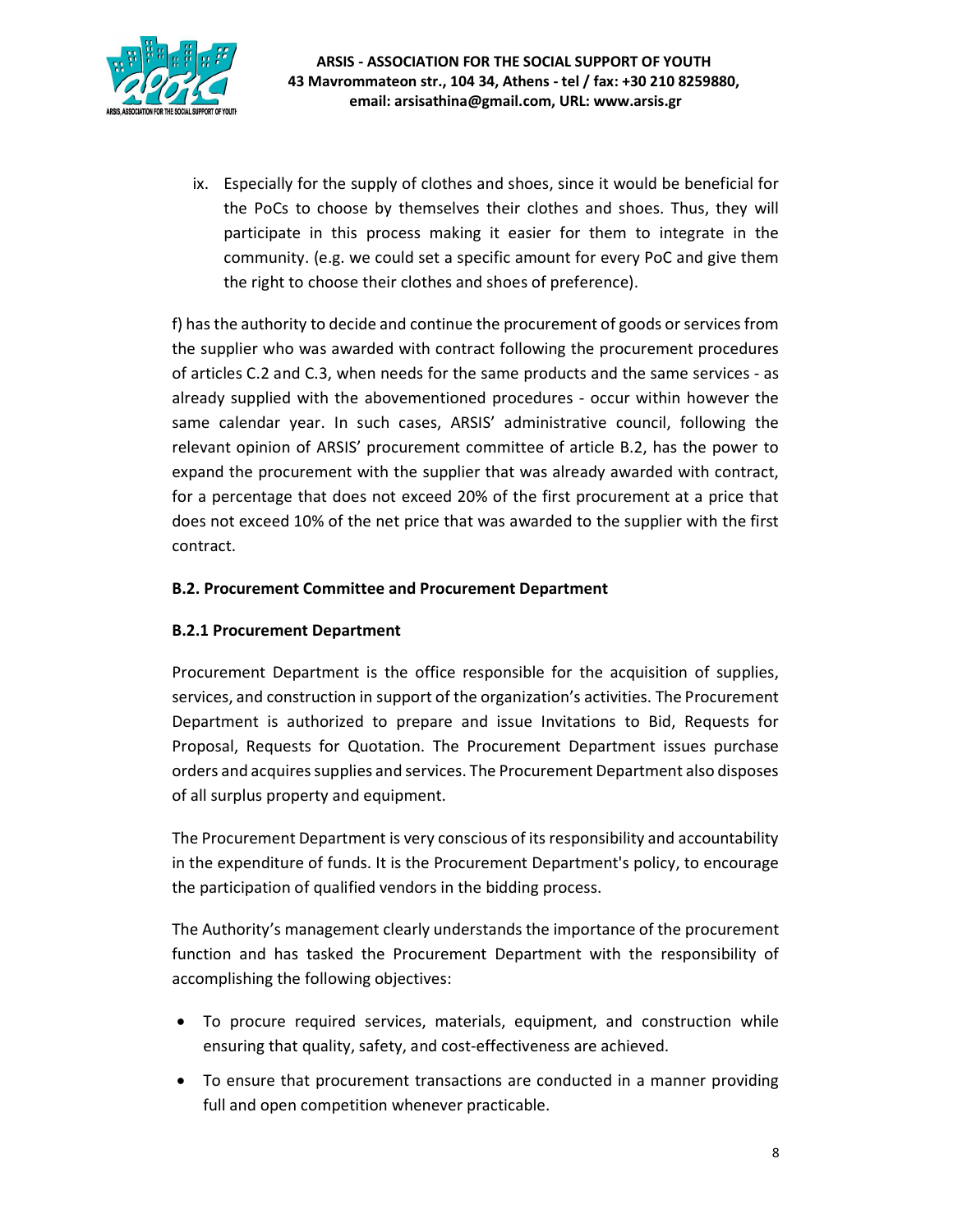

- To comply with procurement rules and applicable laws and regulations as required.
- To solicit the participation of all qualified and responsible contractors and suppliers in the procurement process.
- To enhance accountability of Organization's and its participating officers for their procurement decisions and actions.
- To assure equity for all parties involved in the procurement process.
- To obtain the best value for the money spent.
- To eliminate the possibility of corruption or unethical practices in the procurement process.

# Β.2.2. Procurement Committee

Within the Procurement Department function Procurement Committees of at least three ARSIS' members as follows: a separate committee who is responsible for Southern Greece and the islands and it is based in Athens and another one who is responsible for Northern Greece and is based in Thessaloniki.

Each Procurement committee is responsible to supervise and coordinate all relevant processes in order to purchase procurements of above 10.000 Euros, while for purchases of value of up to 10.000 Euros ARSIS' Procurement Department and/or authorized personnel according to para. B4 are responsible.

Indicatively, Procurement committee:

- a. Acts whenever is formally asked to, by ARSIS' administrative council in order to initiate procurement procedures. Procurement committee following the administrative council's decision identifies, quantifies, specifies and plans the needs of the organization and goods/services to be procured. Procurement committee will, also, provide planning support to the administrative council with regard to detailed specification, delivery expectations, policy and procedures.
- b. In cooperation with the competent manager of a specific project/operation/program, is responsible for low value purchases for organization's daily function, considering and respecting its financial guidelines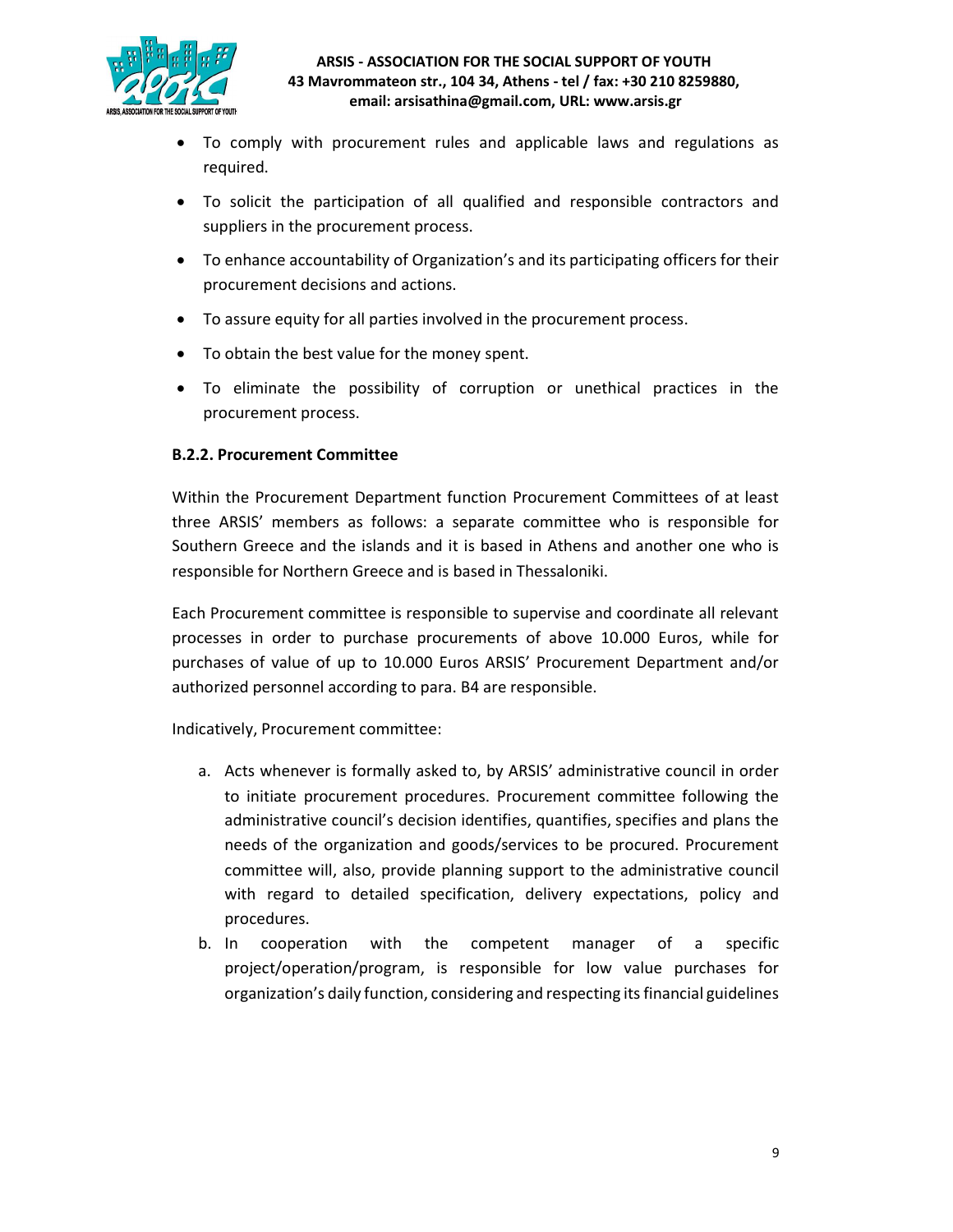

- c. Is responsible for preparing and implementing, in cooperation with ARSIS legal team/unit, the standard procurement processes (as prescribed in chapter C and D below)
- d. Is responsible for conducting pre-award surveys for procurement contracts of high value and complexity; the evaluation of the surveys' results is subjected to the prior evaluation of the legal team unit.
- e. Is responsible for keeping complete files concerning each procurement including all relevant bid and supporting documents for a period of at least seven years.
- f. Is responsible for the expedition of Purchase Orders/contracts with the cooperation and contribution of the legal unit when necessary
- g. In cooperation with the legal team unit, is responsible for drafting and formulating the authorization schedule. The final schedule is subjected to the administrative council's approval.

ARSIS' administrative council has the sole responsibility to define the members of each procurement committee at the beginning of each year. Members of procurement committees can be ARSIS' staff, including persons who have been registered members of ARSIS' for at least 5 years previous to their appointment.

Members of procurement committees shall be aware of and responsible for applying the procurement policy and procedures. The results/products of procurement committees are subjected to the final approval of the administrative council.

# B.3. ARSIS principal contact point with vendors

Considering the abovementioned (paragraphs  $B.1 - B.2$ ) ARSIS principal contact point with vendors in the context of procurement process as following:

- In case of a project/operation/program implementation: principal contact point/unit is the properly authorized competent manager of the project/operation/program and procurement department.
- In case of purchases/procedures related to the daily function of an Office/structure of ARSIS principal contact point/unit is: the properly authorized competent manager of the Office/structure

# B.4. The authorization schedule

The authorization schedule is formulated considering and in line with the current legal framework and with each project/operation/program funding guidelines. It is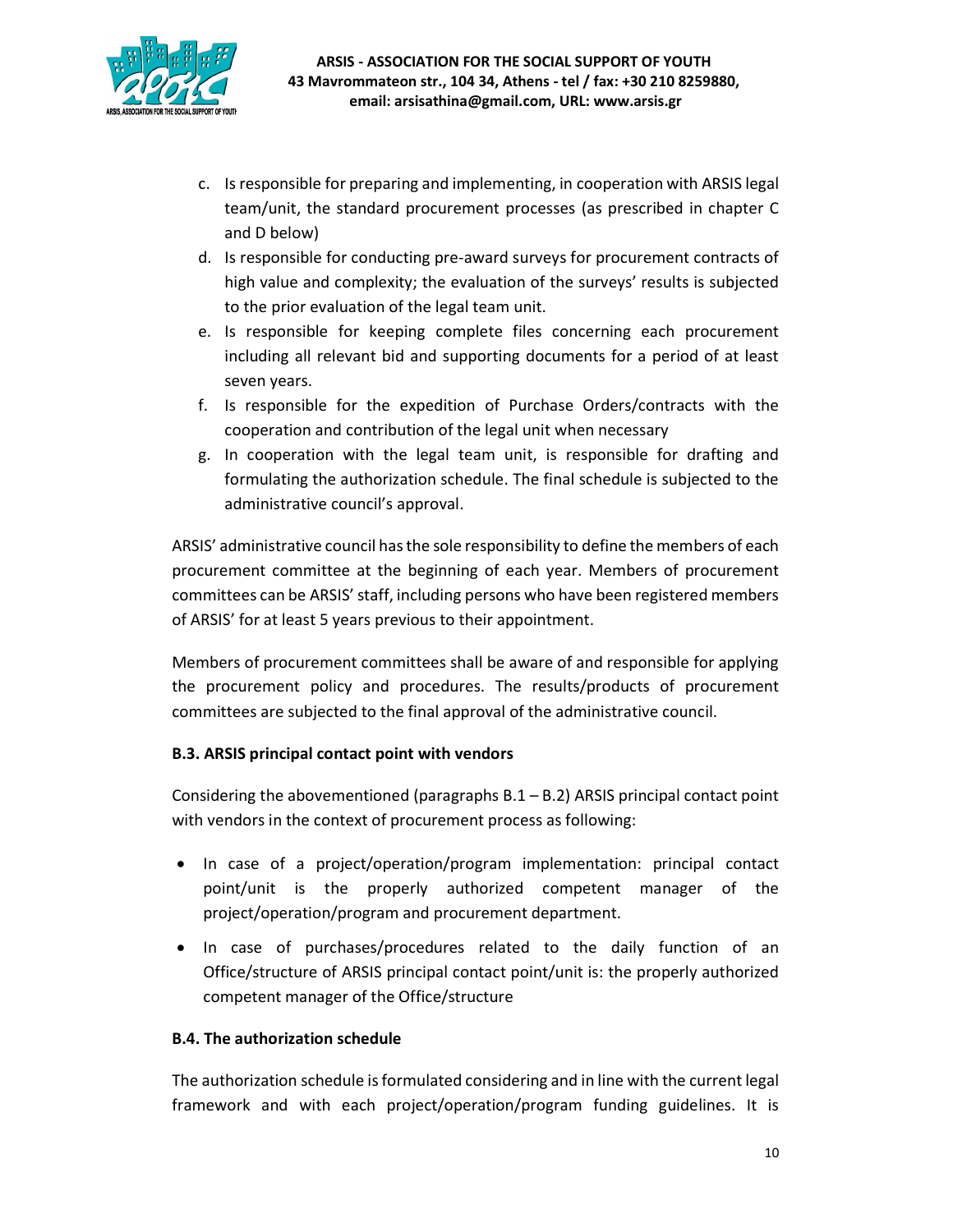

formulated by distinguishing two functions pertinent to procurement: 1) to make purchase commitments for the purpose of procuring goods and services; and 2) to make or approve cash or bank disbursements:

Immediately below are presented two charts: one general chart regarding the number of staff members authorized to approve and sign purchases and disbursements according to monetary thresholds and the authorization schedule in which everyone is able to crosscheck who staff member has specific authorization for purchase or disbursement and up to which amount.

| <b>GENERAL AUTHORIZATION CHART</b>                                                |                                                                |                                                                                                                                                                                                                                                                                                                                                                                                                                                                                                                                                                                                                                                                                               |                                      |                                                                                                                                                                                                                                                                                                                                                                             |  |
|-----------------------------------------------------------------------------------|----------------------------------------------------------------|-----------------------------------------------------------------------------------------------------------------------------------------------------------------------------------------------------------------------------------------------------------------------------------------------------------------------------------------------------------------------------------------------------------------------------------------------------------------------------------------------------------------------------------------------------------------------------------------------------------------------------------------------------------------------------------------------|--------------------------------------|-----------------------------------------------------------------------------------------------------------------------------------------------------------------------------------------------------------------------------------------------------------------------------------------------------------------------------------------------------------------------------|--|
| Value of<br>purchase                                                              | Purchase<br>commitments                                        | Authorized staff for purchase (title because<br>name will vary)                                                                                                                                                                                                                                                                                                                                                                                                                                                                                                                                                                                                                               | <b>Disbursement</b><br>approval      | Authorized staff for approval of<br>disbursement (title + name)                                                                                                                                                                                                                                                                                                             |  |
| Up to<br><b>EURO</b><br>5.000                                                     | Yes<br>2 signatures<br>needed                                  | <b>UNICEF:</b> Local Coordinator for each Safe Zone<br>+ Logistics Assistant for Athens/Thessaloniki<br><b>UNHCR: Local Coordinator for Athens OR</b><br>Thessaloniki OR Islands OR Athens Youth<br>Center (KYN) OR Athens ESTIA PROSFYGON<br>OR Case Manager for Streetwork Thessaloniki<br>OR Local Coordinator for Mobile Unit OR Case<br>Manager for N.Kavala OR Local Coordinator<br>for Social Apartments Thessaloniki OR Local<br>Coordinator for Social Apartments Volos +<br>Assistant Financial Manager Athens (For<br>purchases regarding Athens/Islands)<br>/Assistant Financial Manager Thessaloniki (for<br>purchases regarding Northern Greece)                                | <b>Yes</b><br>2 signatures<br>needed | UNICEF + UNHCR:<br>Financial Manager of Project +<br>Accountant Athens/Thessaloniki                                                                                                                                                                                                                                                                                         |  |
| From EURO<br>5.001 up to<br>150.000<br>From EURO<br>150.001 up<br>to<br>1.000.000 | Yes<br>2 signatures<br>needed<br>Yes<br>2 signatures<br>needed | <b>UNICEF:</b> Logistics Manager + Logistics<br>Assistant for Athens/Thessaloniki<br><b>UNHCR: Assistant Financial Manager Athens</b><br>(For purchases regarding Athens/Islands) /<br>Financial Manager for Northern and Central<br>Greece +<br>Supply/Logistics Coordinator Athens (For<br>purchases regarding Athens/Islands)/<br>Supply/Logistics Coordinator for Northern<br>and Central Greece<br><b>UNICEF:</b> Logistics Manager + One of ARSIS<br>legal representatives<br><b>UNHCR:</b> Supply/Logistics Coordinator Athens<br>(For purchases regarding Athens/Islands)/<br>Supply/Logistics Coordinator for Northern<br>and Central Greece + One of ARSIS legal<br>representatives | <b>Yes</b><br>3 signatures<br>needed | <b>UNICEF: Project Manager of the</b><br>Project or Scientifically Responsible<br>Expert (for Northern Greece)<br>+ Financial Manager of Project<br>+ One of ARSIS legal representatives<br><b>UNHCR: Project Manager of the</b><br>Project or Project Manager for<br>Northern and Central Greece<br>+ Financial Manager of Project<br>+ One of ARSIS legal representatives |  |

It is to be noted that when one of two of ARSIS' legal representatives signs for a purchase, he/she will not sign for the disbursement of the relevant amount.

For each purchase, authorized staff will sign special "expenditure's approval" sheet.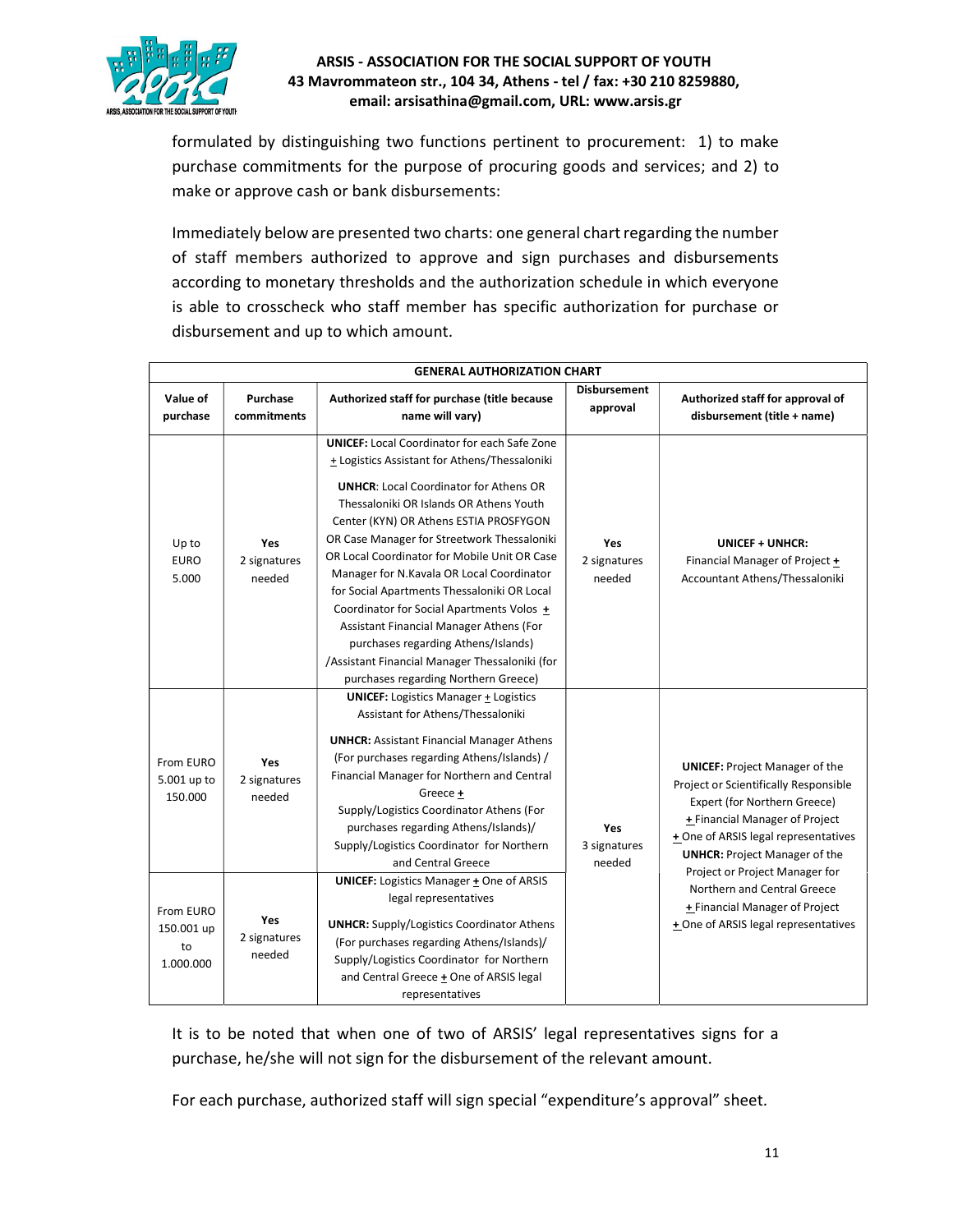

# C. PROCUREMENT PROCESS

Standard procurement process is based on monetary thresholds and it is noted that the following thresholds apply to the net value of the procurement (without VAT and other taxes being included to this value):

# C.1. Procurement of value up to EURO 10.000 (net amount without VAT):

Procurement of value up to EURO 10.000 does not require a competitive bidding process, nor is it obligatory for ARSIS' administrative council or procurement committee to be involved. However, authorization schedule of para. B4 must be followed.

Without prejudice to article C.1.1, a simple written request for offer (circulated via every available method) is acceptable, if market's conditions as well as organization's needs allow written form of request. In any case, offers by vendors can be submitted in any written form (e. g email, fax). Otherwise, in case of orally submitted offers, duly authorized personnel (para. B.4) should include them in a signed memo.

# C.1.1: Especially purchases of value up to EURO 1.000 (net amount without VAT)

For purchases of value up to EURO 1.000, the member of the staff who has identify the specific need for acquisition, can proceed with the purchase, following the authorization schedule of para. B4. A market research should be conducted prior to acquisition, in order to ensure reasonable prices.

# C.2 Procurement of value between EURO 10.001 (net amount without VAT) to EURO 20.000 (net amount without VAT):

Procurement of value between EURO 10.001 to EURO 20.000 (net amount without VAT) does not require a formal competitive bidding process, but authorization schedule of para. B.4 must be followed. A request for offer or quotation (RFQ, a type of solicitation document) is sufficient. Solicitation document must state all necessary information, must provide for vendors sufficient time to respond (usually 4 working days) and explain the main criteria of evaluation (eg lowest price), in order for a bidder to prepare an offer.

Offers submitted via this process must be fairly reviewed by procurement committee who will submit its recommendation to ARSIS' administrative council.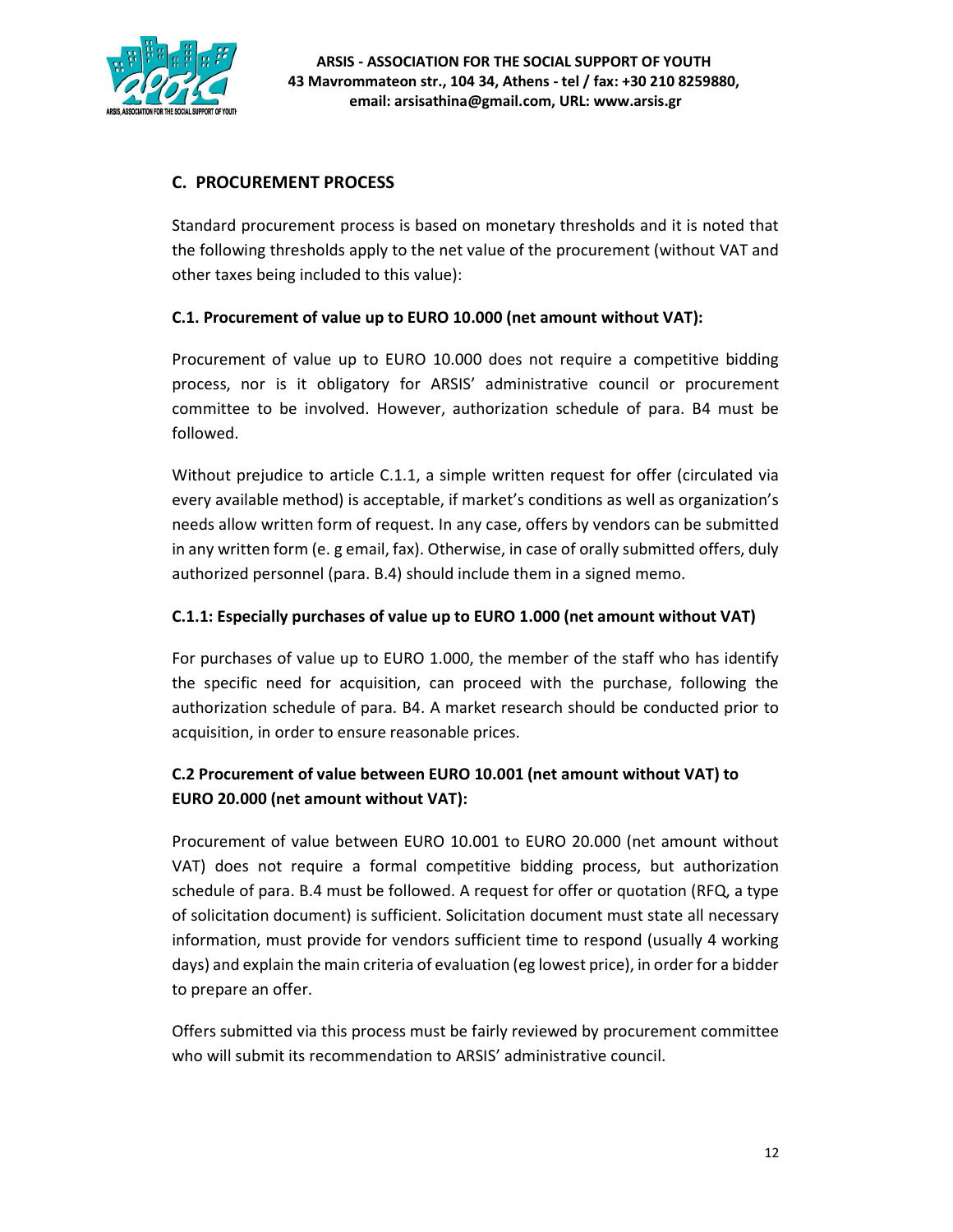

If technical evaluation committee is established for the specific procurement, then this committee will evaluate offers from technical point of view and report to ARSIS' administrative council as already mentioned (B.1.d).

In any case when offers are requested, procurement committee and administrative council must ensure that vendors as outlined at the following chart submit their offers, always in any written form, (following specific criteria set in solicitation document). For that purpose, solicitation document should be circulated to adequate number of vendors.

Specifically:

| Value of tender (EURO)<br>[net amounts, without<br>VAT] | <b>Solicitation</b><br>document required | <b>Recommended minimum</b><br>number of vendors to be<br>invited |
|---------------------------------------------------------|------------------------------------------|------------------------------------------------------------------|
| < 1.000                                                 |                                          |                                                                  |
| $<$ 1.000 $<$ 10.000                                    | Written Request for<br>Offers            | Three                                                            |
| 10.000 < 20.000                                         | <b>RFQ</b>                               | Three                                                            |

# C.3. Procurement of value above EURO 20.000 (net amount without VAT):

Such procurement requires a formal competitive bidding process. Solicitation document in this case is either an Invitation to Bid (ITB) when goods/services to be procured meet standard and firm specifications which can be stated qualitatively and quantitatively or Request for Proposal (RFP) when goods/services to be procured cannot be stated in sufficient detail, for example in case of professional service or complex goods. Authorization schedule will be duly maintained.

ARSIS will publish formal competitive bidding process (specifying details of the process, technical and evaluation criteria, time limits etc) on its website (www.arsis.gr) and its summary will be published in a newspaper of national circulation.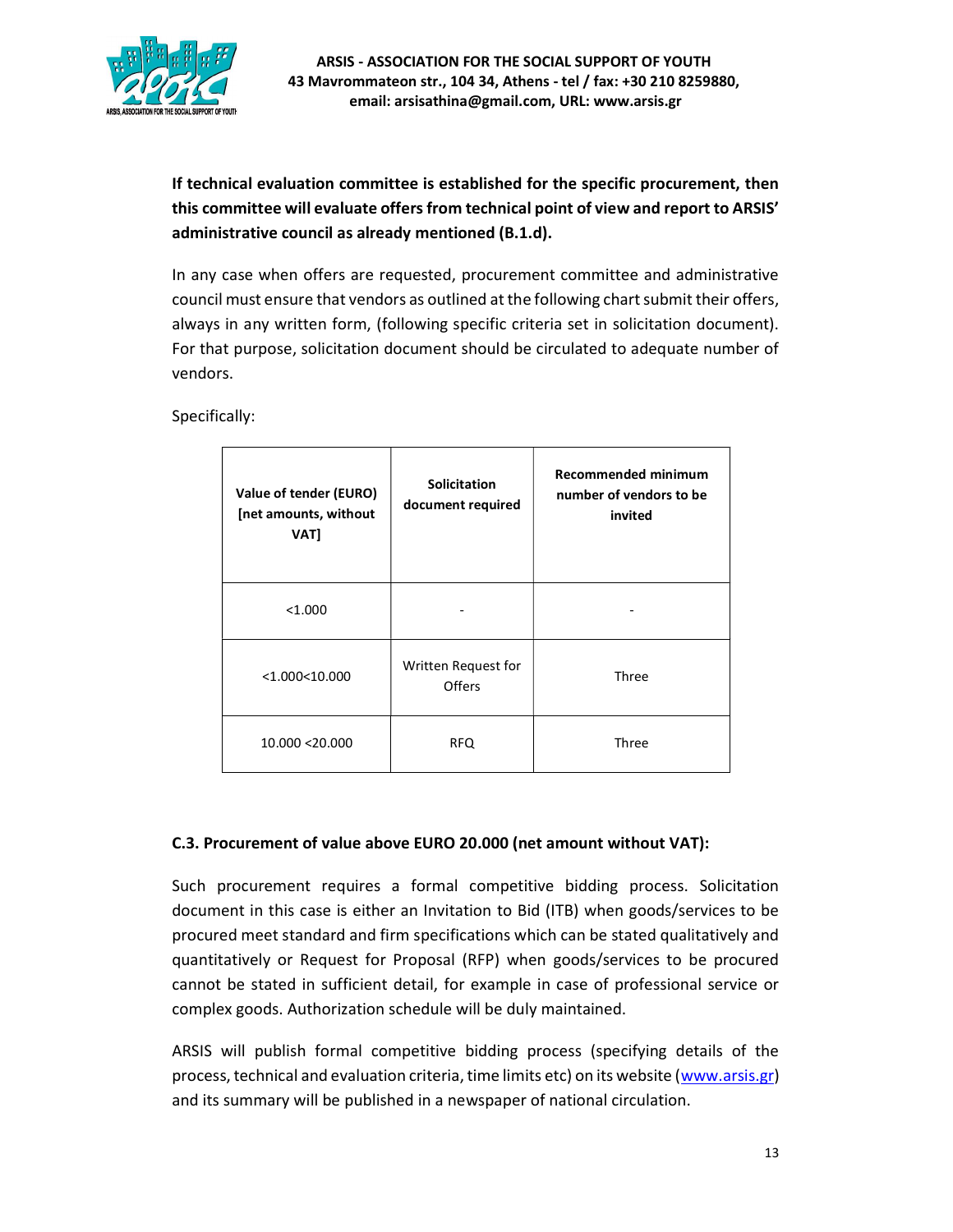

In both the cases of ITB and RFP the two envelope system must be used and bidders must submit two separate sealed envelopes: one for the technical offer and one for the commercial offer.

a. Within this process, the invitation of the highest possible number of potential vendors is required (at least three competitive quotations or bids) according to the estimated value of the contract. A written justification is required in the exceptional case that the sourcing comes from a sole supplier. Specifically:

| Value of tender (EURO)<br>*amounts are net, without VAT      | <b>Solicitation</b><br>document<br>required | Recommended<br>minimum number of<br>vendors to be invited |
|--------------------------------------------------------------|---------------------------------------------|-----------------------------------------------------------|
| 10,000 < 150,000                                             | <b>ITB or RFP</b>                           | Eight                                                     |
| 150,000 < 1 million<br>(for a single or aggregate purchases) | ITB or RFP                                  | Twelve                                                    |
| $>1$ million<br>(for single or aggregate purchases)          | ITB or RFP                                  | Twenty                                                    |

- b. The procedure details and the required qualifications of the potentials vendors shall be included in an up-to-date database of qualified vendors.
- c. In exceptional cases the formal competitive bidding may not be applied. Such an exception shall be valid and fully justified through a formal written notification to the engaged ARSIS' competent funding partners/authority; no negotiation or any other procurement procedure shall be preceded prior to written approval by procurement committee or/and ARSIS' administrative council.
- d. Exceptions may (indicatively) include cases relating to: legally fixed prices/rate, sole authorized vendors, prior recent solicitations have not given satisfactory results, emergency etc. In case of emergency, the former notification shall be accompanied by a written and explicative note on the emergency situation. Note that emergency is defined as an unexpected situation that is so compelling that,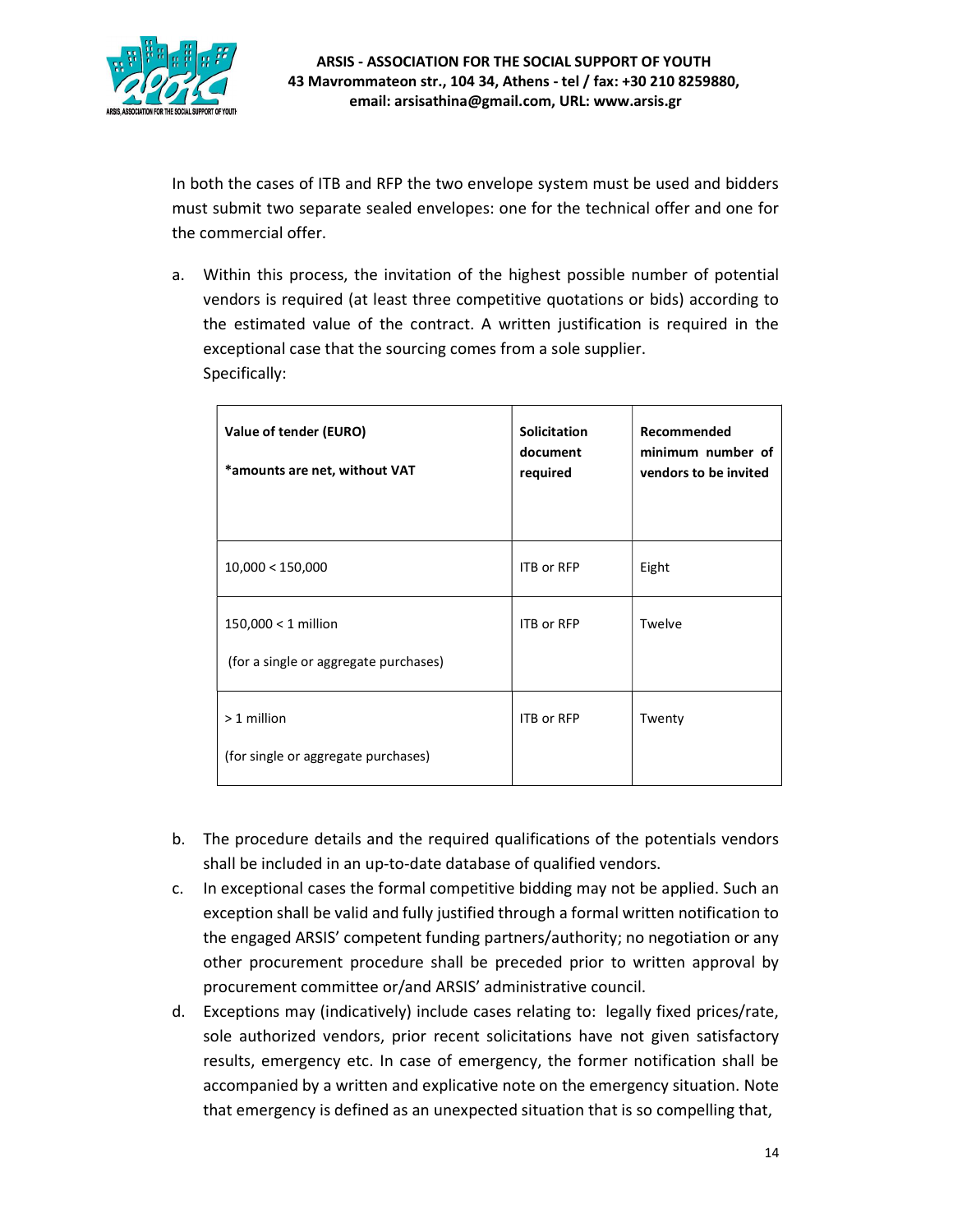

if not addressed immediately, it would endanger life, property or adversely affect essential operations. The emergency situation is such that it precludes requisitioning through normal supply channels, use of normal contracting methods and obtaining advanced approvals normally required to respond to the situation.

# C.4. Typical stages of formal competitive process

When formal competitive process is initiated, all of ARSIS' involved units must ensure that at least the following steps are followed:

- ARSIS' administrative council initiates the procurement proceedings by asking the relevant procurement committee to review and quantify the specific procurement need, as well as the type of procurement proceeding to be applied.
- ARSIS' procurement committee after thoroughly reviewing specific needs, agrees (or disagrees) with the above mentioned administrative council's decision and specifies goods/services to be procured along with the type of proceeding, technical criteria and evaluation criteria.
- ARSIS' administrative council declares the procurement proceeding based on the above mentioned decision made by procurement committee. Also administrative council establishes a committee who will conduct the tender proceedings and the technical evaluation committee (Tender Committee). Tender committee supervises tender proceeding, primarily checks whether vendors have submitted the necessary declarations and certificates, then unseals the relevant envelopes of technical and commercial offers and checks whether submitted offers typically meet the criteria that were specified by procurement committee and administrative council. Tender proceedings' committee does not evaluate technical and commercial offers. Evaluation is made by technical evaluation committee (for technical offers) and by procurement committee (for commercial offers).
- Solicitation document is published according to the above mentioned steps. Solicitation document must include at least:
	- o Technical criteria of goods/services
	- $\circ$  Commercial criteria of procurement ie lowest offered price or value for money offer
	- $\circ$  Minimum of criteria that vendor has to meet regarding vendor's capacity to implement the contract, vendor's meeting with criteria of ethical behavior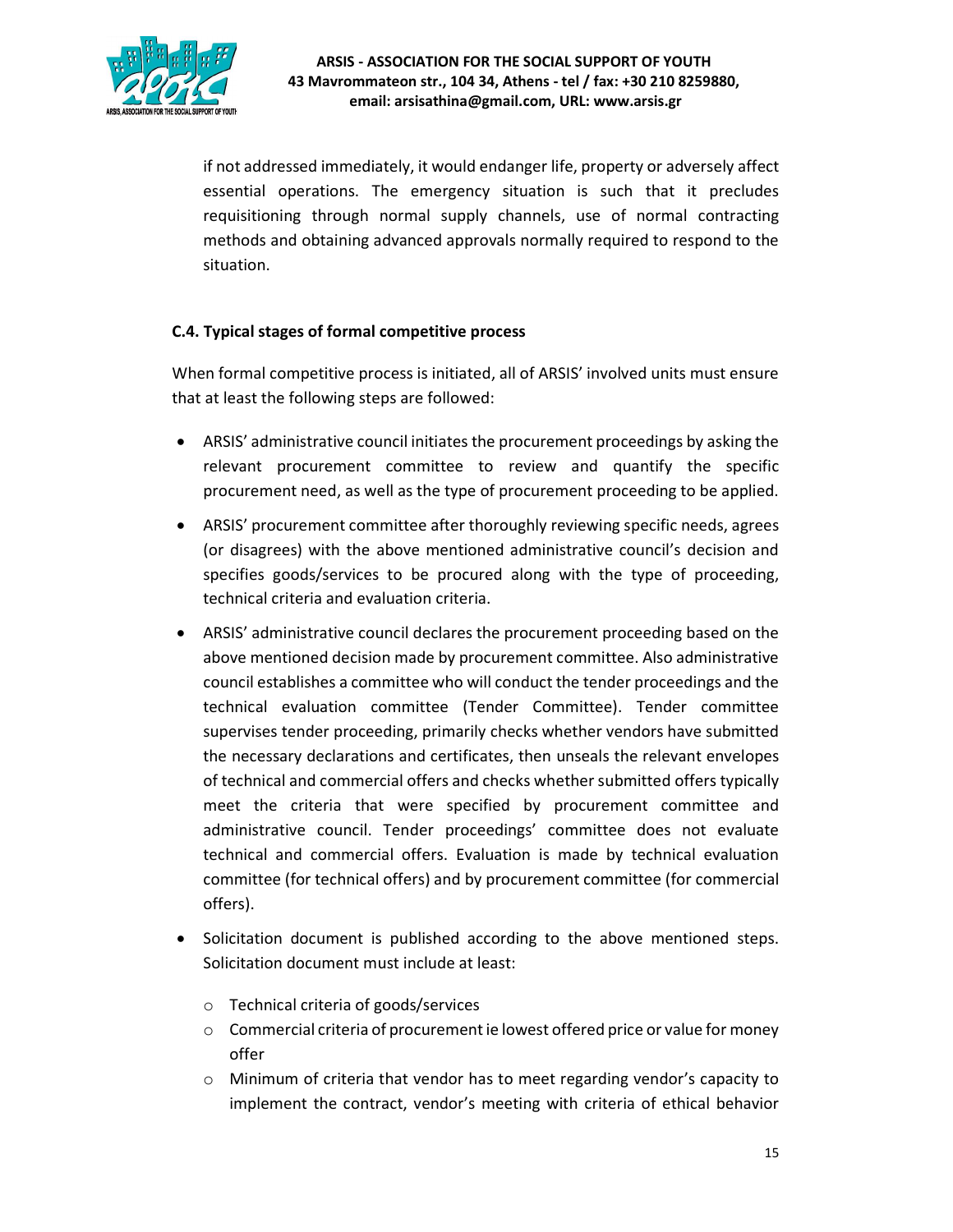

and vendor's business not facing legal limitations (ie bankruptcy, or similar situations). Also it is stated which documentation vendor has to furnish in each stage of the procedure, according to Greek and European legislation.

- $\circ$  Certificates that vendor has to produce to organization when awarded with the contract
- o Time limits of each stage ie time limit for offers/proposals to be submitted to organization (at least 8 days from public announcement).
- o Date, time and place of unsealing each offer.
- o Proceedings after the evaluation of offers, regarding award of tender proceedings, ie time limit for awarded vendor to produce specific certificates, time limit for signing the contract etc
- o Payment and delivery terms
- At the date, time and place defined in solicitation document, tender proceedings' committee starts by opening the offers and specifically opens the file with relevant certificates filed by vendors according to solicitation document. Offers which meet the minimum of documentation ser by solicitation document continue to the unsealing of technical offer. Tender proceedings' committee checks the typical agreement of technical offers with the solicitation document and refers to technical evaluation committee who is the sole responsible to check the actual agreement between technical offers and solicitation documents. Technical evaluation committee drafts its relevant minutes to ARSIS' administrative council and refers to offers that have to be accepted by council. ARSIS' administrative council approves technical committee's suggestion, in order to move to next step of the proceedings.
- At the date, time and place defined in solicitation document, tender proceedings' committee unseals the commercial offer of those vendors who were specified by technical evaluation committee and checks the typical compliance of those offers with commercial criteria set in solicitation document. Afterwards, procurement committee has to thoroughly evaluate commercial offers and suggest to ARSIS' administrative council the vendor to be awarded.
- ARSIS' administrative council awards the contract and clarifies, following solicitation document the time limit within it, vendor has to produce certificates and signs the contract.
- At date, time and place defined in solicitation document, tender proceedings' committee unseals the file submitted by the awarded vendor, checks whether vendor has produced necessary documentation and suggests to ARSIS' administrative council to proceed with the sign of the contract.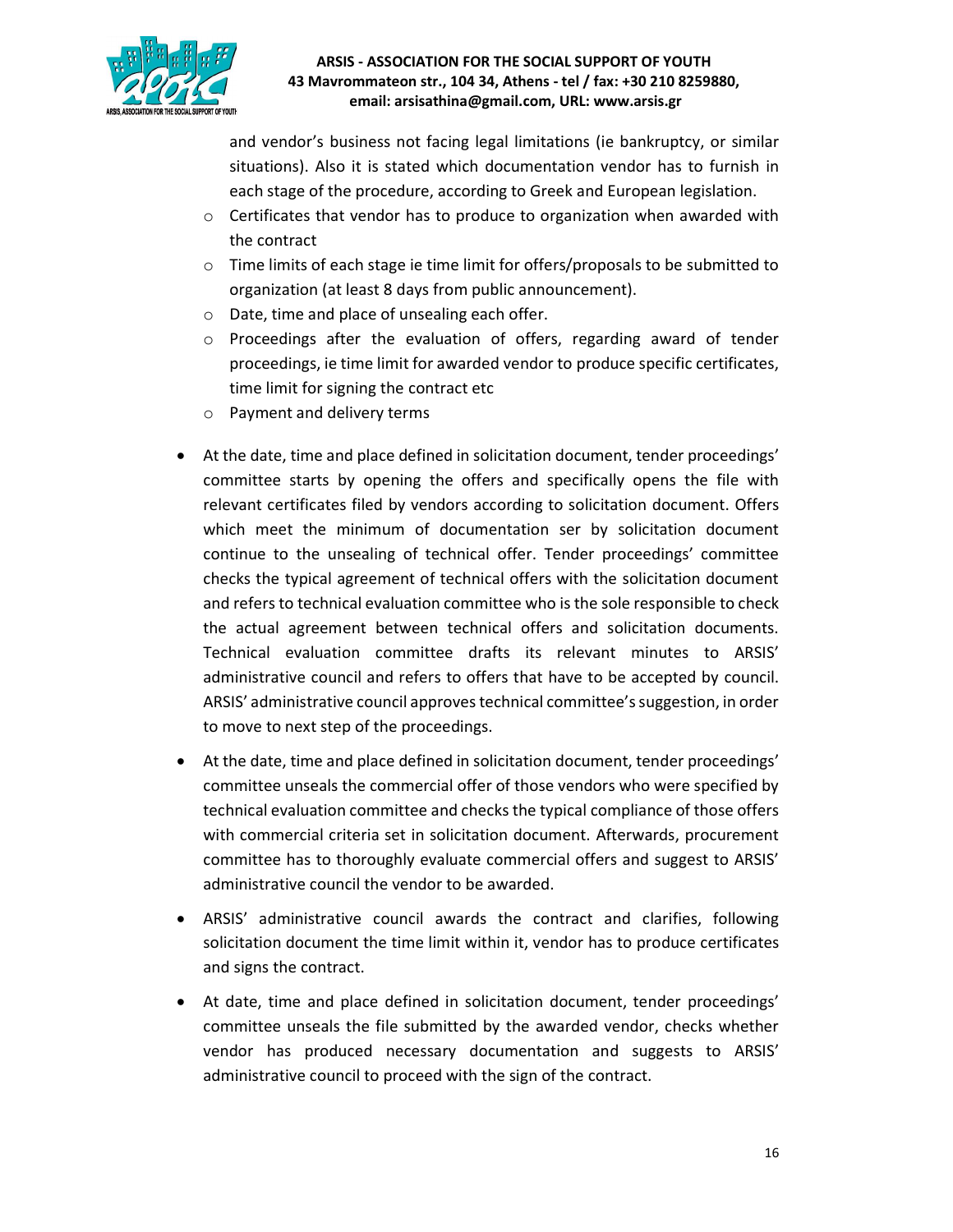

 ARSIS' administrative council declares its final decision to award te specific vendor with the contract and gives the authority to one of its administrators to sign on its behalf the contract.

## C.5 Criteria of offers' evaluation

When conducting tender process criterion for the award of the procurement must be either the lowest offered price or the principle of best value for money. ARSIS' administrative council (with the procurement committee) must specify in solicitation document which specific criteria must be met by vendors.

If the main criterion for awarding the procurement is the lowest offered price, then the contract must be awarded to the bidder who meets the technical specifications and also gives the lowest price for goods/service.

In case where the basis of the procurement it the best value for money, then after the conduct of technical evaluation from the Technical Evaluation Committee then the results of technical evaluation scores will be provided to procurement committee who will summarize them in a "Bid Tabulation Form" listing which offers meet technical criteria and which not (the commercial offer for suppliers' bids that are not technically cleared is not opened and must be returned to the relevant bidder), with the corresponding evaluation scores. Technical evaluation scores will be weighted in line with the tender document criteria (apportioned technical/price percentages, such as 70% and 30%). Price scores will be tabulated and weighted (for each technically acceptable offer or proposal, after the opening of the envelope of commercial price) and a combined score will be calculated. The score is highest for the lowest price offer. Commercial scores are allocated to the other bids in proportion to the lowest price offer. Procurement committee must include all supporting document and a written statement of all relevant factors leading to its final recommendation for the award of the contracted addressed to ARSIS' administrative council. It must be noted that specific evaluation criteria and the specific percentages must also be mentioned in the relevant solicitation document.

## C.6 Lease of Real Estate: procedural rules

When ARSIS is obliged to lease real estate, due to the implementation of a program or because of the organization's need to house its offices and facilities, the following rules should apply:

 ARSIS' administrative council/Procurement Department finalizes specific criteria that apartment/facility must met in order to be rent.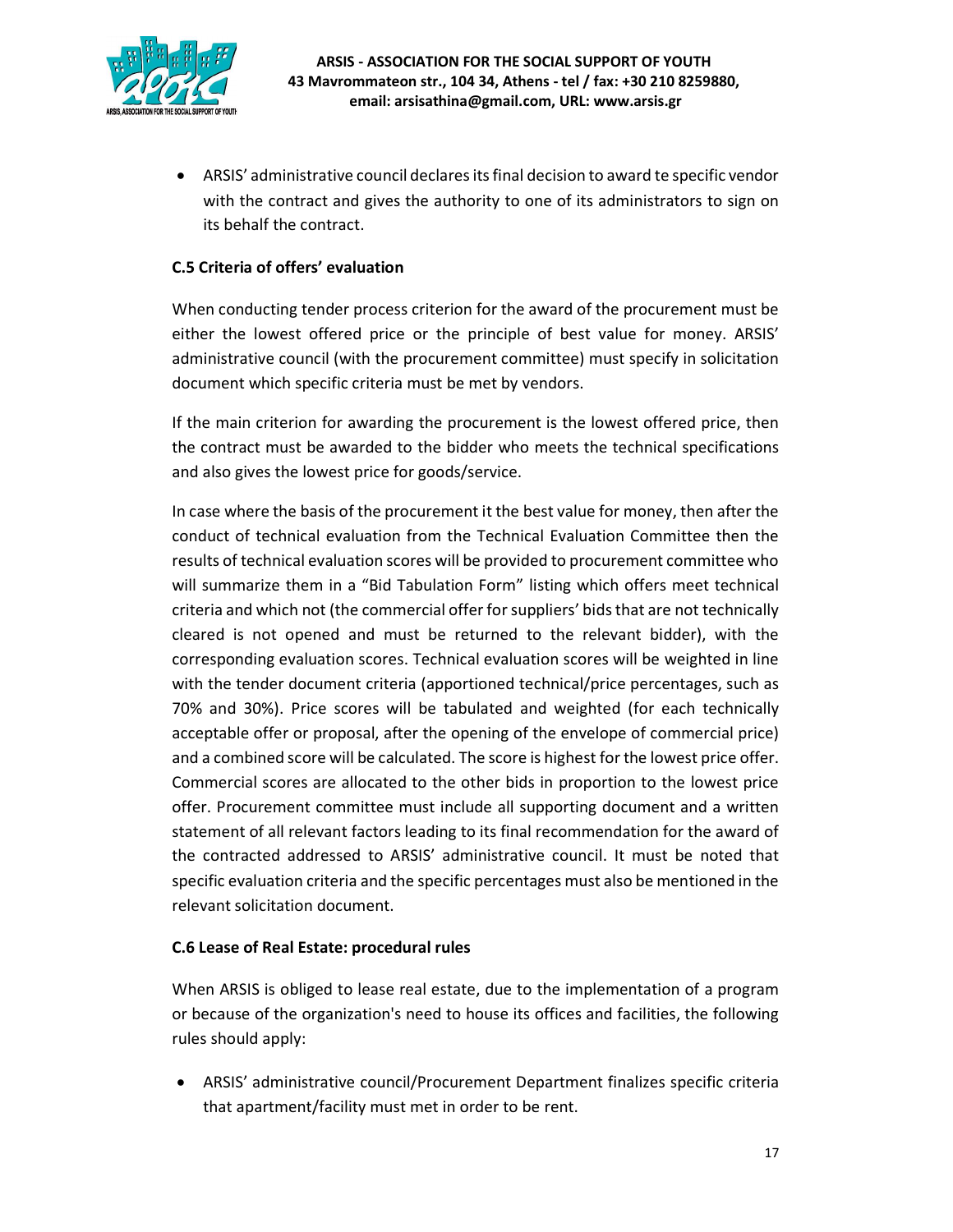

- Especially for apartments: it's area should not be less than 20 s. f., and the relevant estate must not be a basement.
- All estates must be luminous and airy.
- For apartments in Athens, Thessaloniki the rent must not exceed € 500, while for apartments in the Islands the rent must not exceed  $\epsilon$  600.
- Rental costs can be reviewed by ARSIS according to needs specified by each program implemented.
- ARSIS publishes an open call in which the specific criteria for the wanted real estate are stated, in order to collect and categorize all available estates.
- ARSIS' administrative council consists committees in each area of concern, whenever there is the relevant need, that have the responsibility to review estates, check their compatibility with the stated criteria and propose the award of lease contract.
- Every committee is constituted by the relevant coordinator and if possible three members of his/her team. Coordinator and another committee's member have the responsibility to separately negotiate the rent with the owner, while the remaining two members have the responsibility to inspect the estate and validate its compatibility with the stated criteria.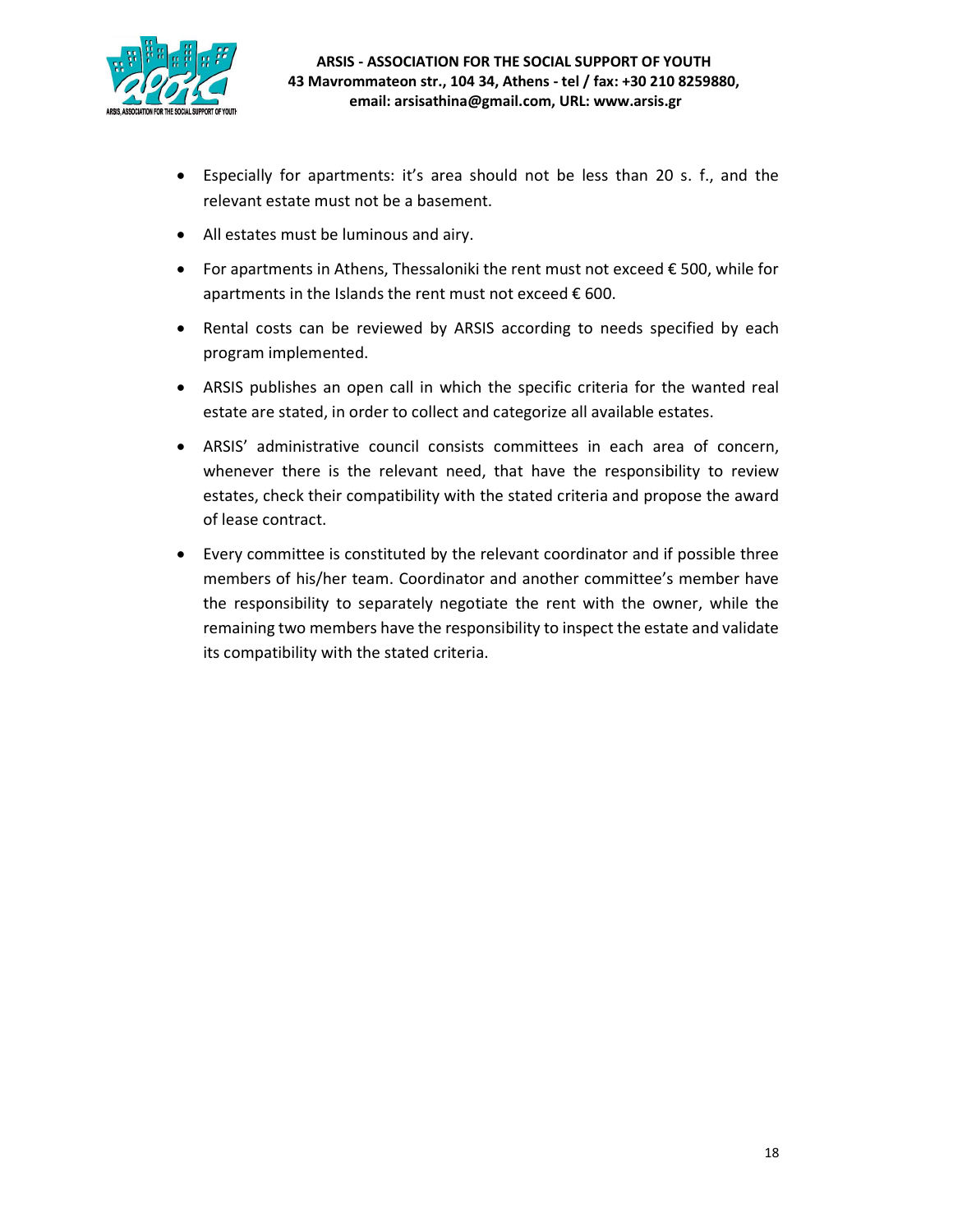

# D. CONTRACTS

- ARSIS' administrative council solely decides on the award of a contract, following formal bidding procedures according to articles C.2 and C.3 with RFQ, ITB, RFP, after procurement committee has submitted its evaluation and relevant decision, as well as all relevant documentation of the specific process.
- For informal procedures according to article C.1, procurement department along with legal department decide on the award of the relevant contract.
- Contracts must include at least terms and conditions, timeframe of the contract, descriptions of goods, order values and every other detail that is necessary according to Greek and European legislation.
- For purchases of value up to 2.000 euros (no VAT included), written contract is not obligatory.
- Each contract may include specific clause regarding the possibility of extension, according to each structure's needs.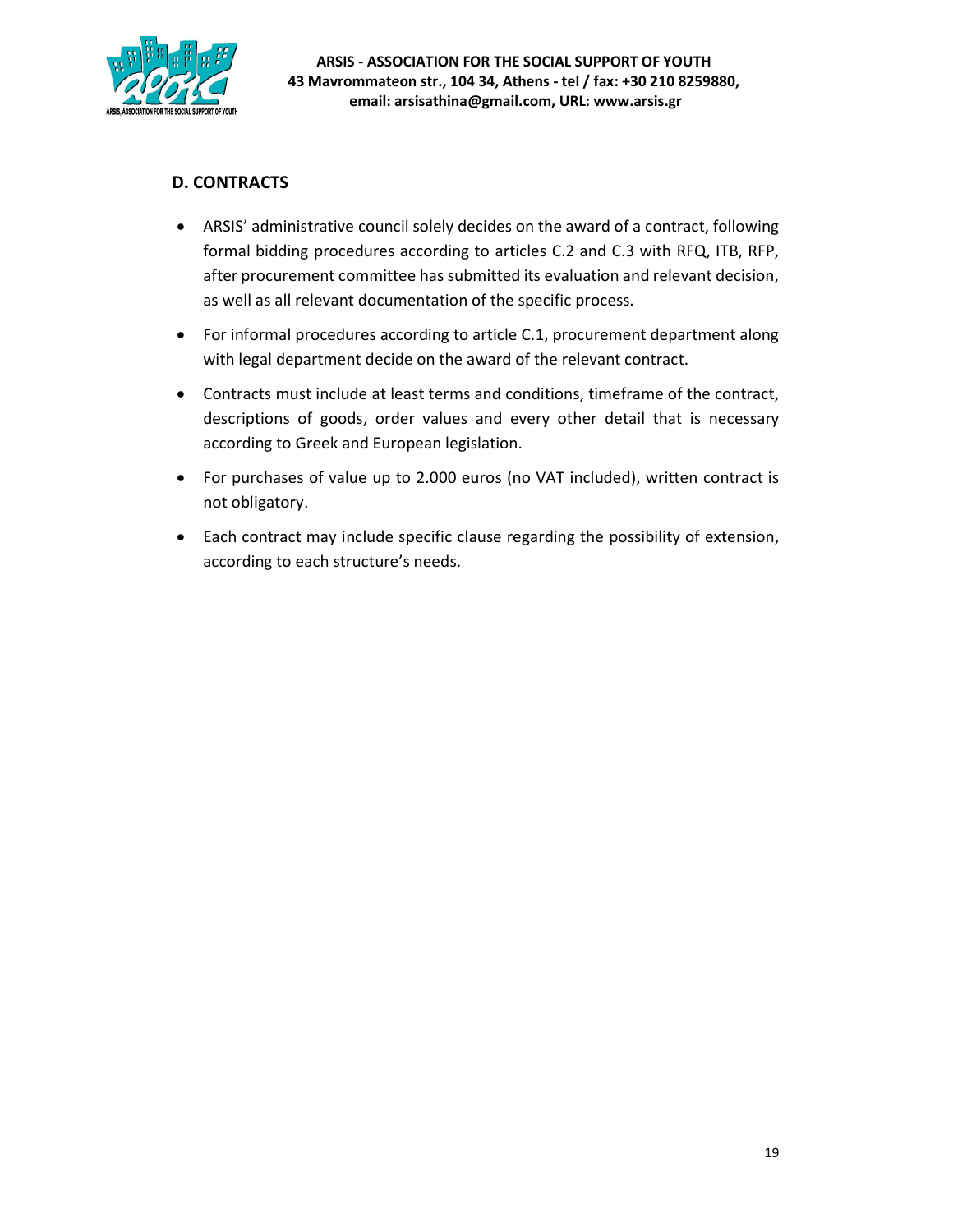

# E. PROCEDURAL PRINCIPLES

- The tender process is based on the principles stated in the current document (more details see pp A.2, A.3), in order to ensure equal opportunities to all vendors, to implement fair, legal and ethical competitive values.
- Invitation to Bid (ITB), Requests for Proposal (RFP), as well as Request for Quotations (RFQ) shall include all the necessary procedural rules ensuring the legal procurement process (closing date, elements required, guidelines and required qualifications, safeguarding of the offers before the opening deadline, documents to be provided by vendors etc).
- The vendors refer to the procurement department/principal contact of ARSIS, while the final vendors' selection falls within the power of ARSIS administrative council or procurement department according to article D.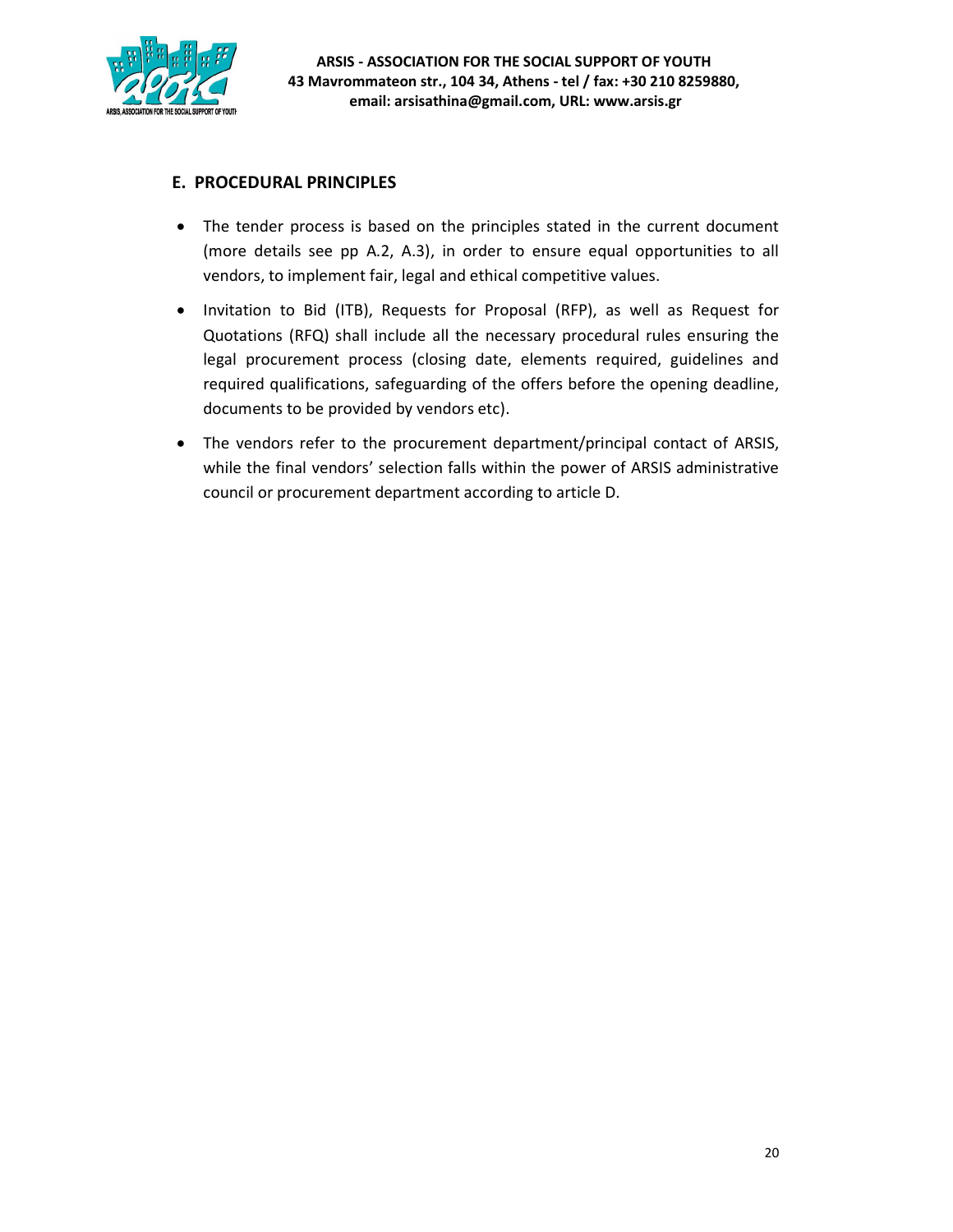

# F. OTHER IMPORTANT DETAILS

# F.1. Enhancing local economies

In certain cases, vendors related to the local community may be preferred – provided that they fulfill the required qualifications – with the aim to enhance the local economies of the areas/communities that support the target population of a project (allowing up to a 15% higher price differential for local goods/services – based on a documented comparative analysis of local and national/international procurement costs.)

# F.2. Payment

The payment procedure is explicitly defined in the procurement contract; It is concluded upon the satisfaction of the relevant contract clauses, including the issuance of the relevant invoice and any other required document, while advanced payment may be allowed only in case that it is specifically and fully justified within the contract. Advance payments shall not exceed 50% of the total vendor contract; Payment options shall be clearly defined in the contract agreement (i.e. Bank transfer, Check drawn, Letter of credit).

# F.3. Checking documentation and files

After the opening of the offers/ proposals the compliance with the general biding requirements (including proper sign) shall be verified and the completeness of the required biding documents shall be checked.

For each procurement a separate file will be held at ARSIS audit – finance department including all the relevant bid and supporting documents for a period of at least seven years, as follows:

# F.3.1 Formal Competitive Process:

When formal competitive process is completed the relevant file should contain:

- ARSIS administrative council's decision (Board's minutes) and order to Procurement Committee to initiate the procedure.
- ARSIS procurement committee's minutes regarding organization's needs and specific technical criteria to be met by vendors.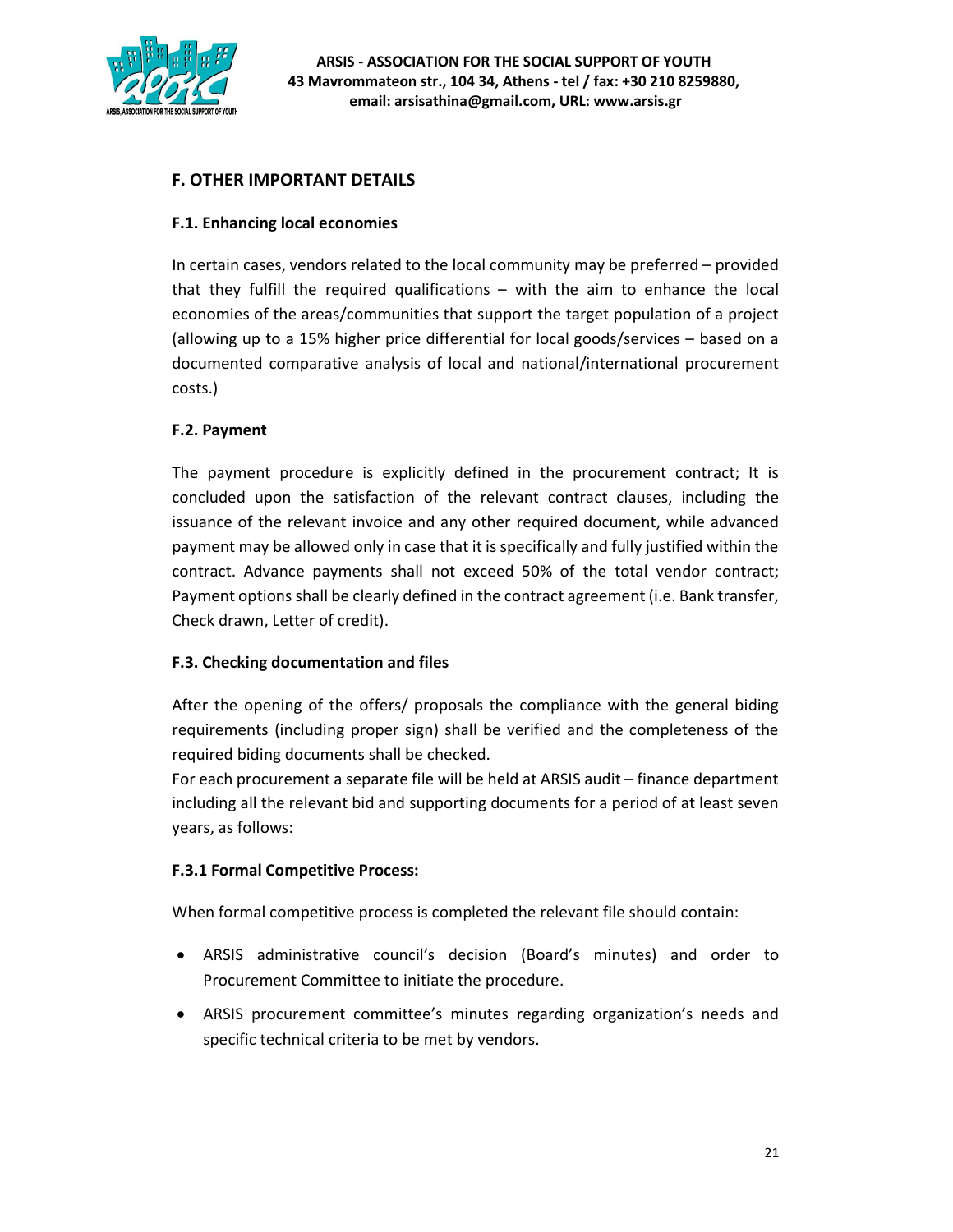

- ARSIS administrative council's decision (Board's minutes) to initiate the tendering process, to set tender proceeding's committee and technical evaluation committee.
- Tender committee's minutes regarding opening of offers and review of relevant documents.
- Technical evaluation committee's minutes regarding technical evaluation of filed offers.
- Procurement committee's minutes regarding commercial financial evaluation of filed offers.
- ARSIS administrative council's decision (Board's minutes) regarding approval of decisions made by tender committee, technical evaluation committee and procurement committee.
- ARSIS administrative council's decision (Board's minutes) to award the specific contract.
- Solicitation document.
- Summary of solicitation document as published in newspaper.
- Offers by vendors [which include all documents requested in solicitation document for vendors to produce with their offers: declaration from vendor declaring the ability to procure relevant items/services, legalization documents (for companies), balance sheets].
- Document (email) addressed to vendor who will be awarded with contract that contract will be awarded to him/company and that certain documents have to be produced for this purpose, which are also included in file (ie documents that prove that the supplier has met tax and social security obligations, is not bankrupt or under similar processes, has not been convicted for fraud, bribe and relevant crimes).
- Contract
- Vendor's invoices.
- Payment vouchers/receipts
- Receiving Report for goods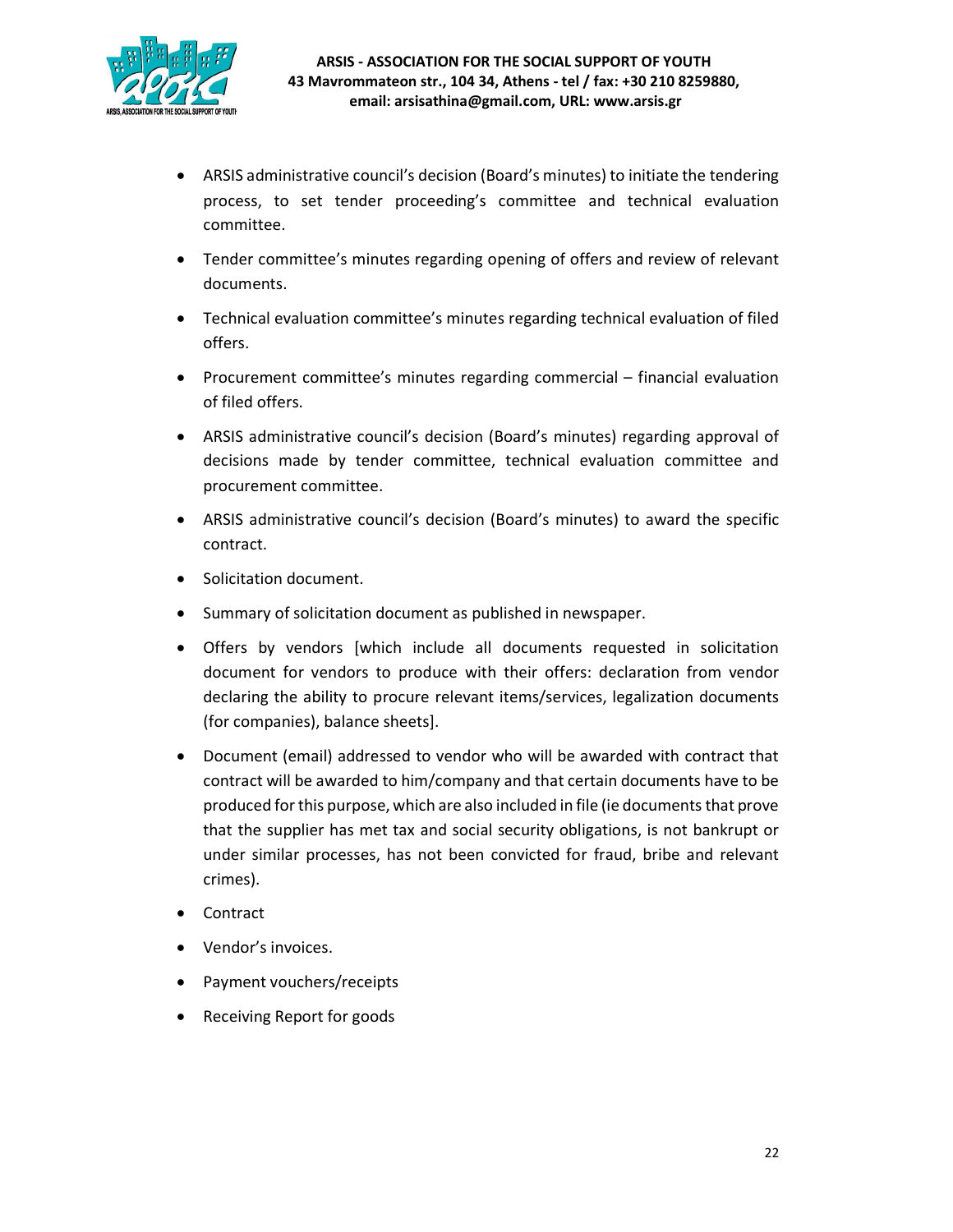

## F.3.2 Informal Procurement Process for purchases of value from € 10.001 to 20.000:

When informal competitive process for value from  $\epsilon$  10.001 to  $\epsilon$  20.000 is completed the relevant file will usually contain:

- ARSIS administrative council's decision (Board's minutes) and order to Procurement Committee to initiate the procedure.
- ARSIS procurement committee's minutes regarding organization's needs and specific technical criteria (if it is necessary) to be met by vendors.
- ARSIS administrative council's decision (Board's minutes) to initiate the tendering process, to set tender proceeding's committee and technical evaluation committee (if it is necessary).
- Tender committee's minutes regarding opening of offers and review of relevant documents.
- Technical evaluation committee's minutes regarding technical evaluation of filed offers (if established).
- Procurement committee's minutes regarding commercial evaluation of filed offers.
- ARSIS administrative council's decision (Board's minutes) regarding approval of decisions made by tender committee, technical evaluation committee and procurement committee.
- Solicitation document
- Offers filed by vendors
- Documents produced by vendor, awarded with procurement (ie. declaration regarding the ability to procure relevant items/services, legalization documents (for companies), balance sheet, documents that prove that supplier has met tax and social security obligations and is not bankrupt). ARSIS administrative council has the power not to ask vendors to produce documents if it is common practice for the relevant market not to produce such documents.
- Contract or purchase order
- Vendor's invoices.
- Payment vouchers/receipts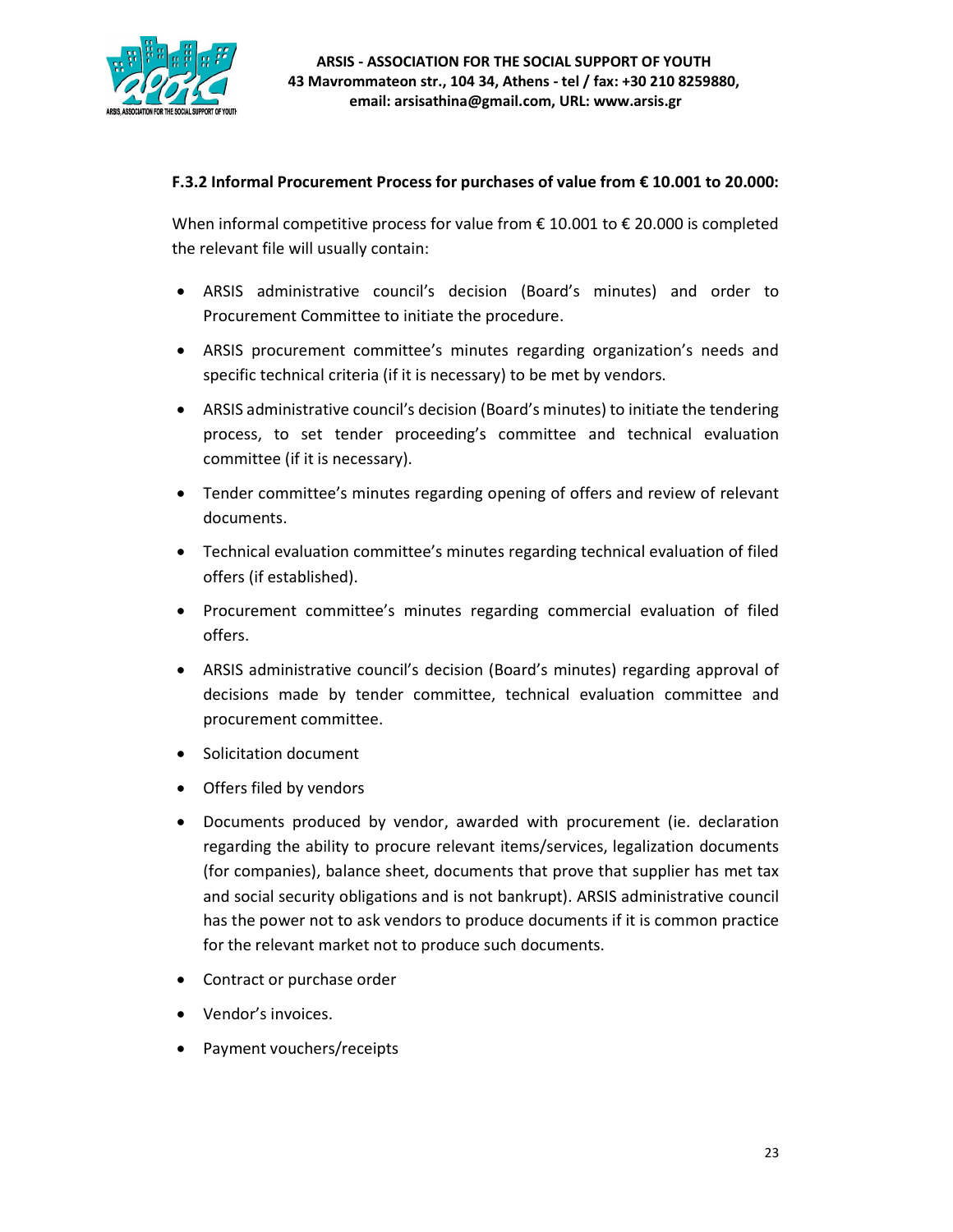

# F.3.3 Files in purchases of value up to  $\epsilon$  10.000.

When ARSIS completes purchases of low value, the relevant file should include: purchase order or contract (if it is possible, according to relevant market's practices), offers by vendors (if those are in written form) vendor's invoices, payment vouchers. Other relevant documents (ie minutes of administrative council or procurement committee) should be also included in the file.

# F.4. Vendor database

ARSIS may establish a vendor database, where potentials vendors, fulfilling certain criteria, are registered. The necessary information and data for each vendor shall be kept and updated in the list, considering the compliance of the vendor's ethics, policy and practices with the scope and principles of ARSIS objectives and procurement policy (see p.A), their prior experience and past performance, offered facilities etc

# F. 5. Order confirmation/acceptance

Order confirmation/acceptance is documented following to a letter submitted to the authorized partner contract officer including the necessary tendering documents (i.e. requisition, RFQ or ITB or RFP, opening of the offers/proposals record, offers documents). Contractual obligations are based on purchase orders/contracts, including basic data that ensure their legal validity and standard conditions (i.e. vendor's and buyer's data, trade terms, relevant trade terms and conditions, delivery date, liquidated damages/compensation terms, item number, order value, payment terms, amendment process, incoterms, authorized signature etc).

## F.6. Transportation

In case transportation is required for the delivery of the order, the delivery time, the issuance of the necessary legal documents and the compliance with the domestic and international transportation legal procedures (including taxes) shall be ensured (for example shipping, certificate documents, commercial invoice and any other necessary document).

# F.7. Expedition of Purchase Orders/contracts

The expedition of Purchase Orders/contracts is under the responsibility of ARSIS audit – finance team in cooperation with the procurement committee.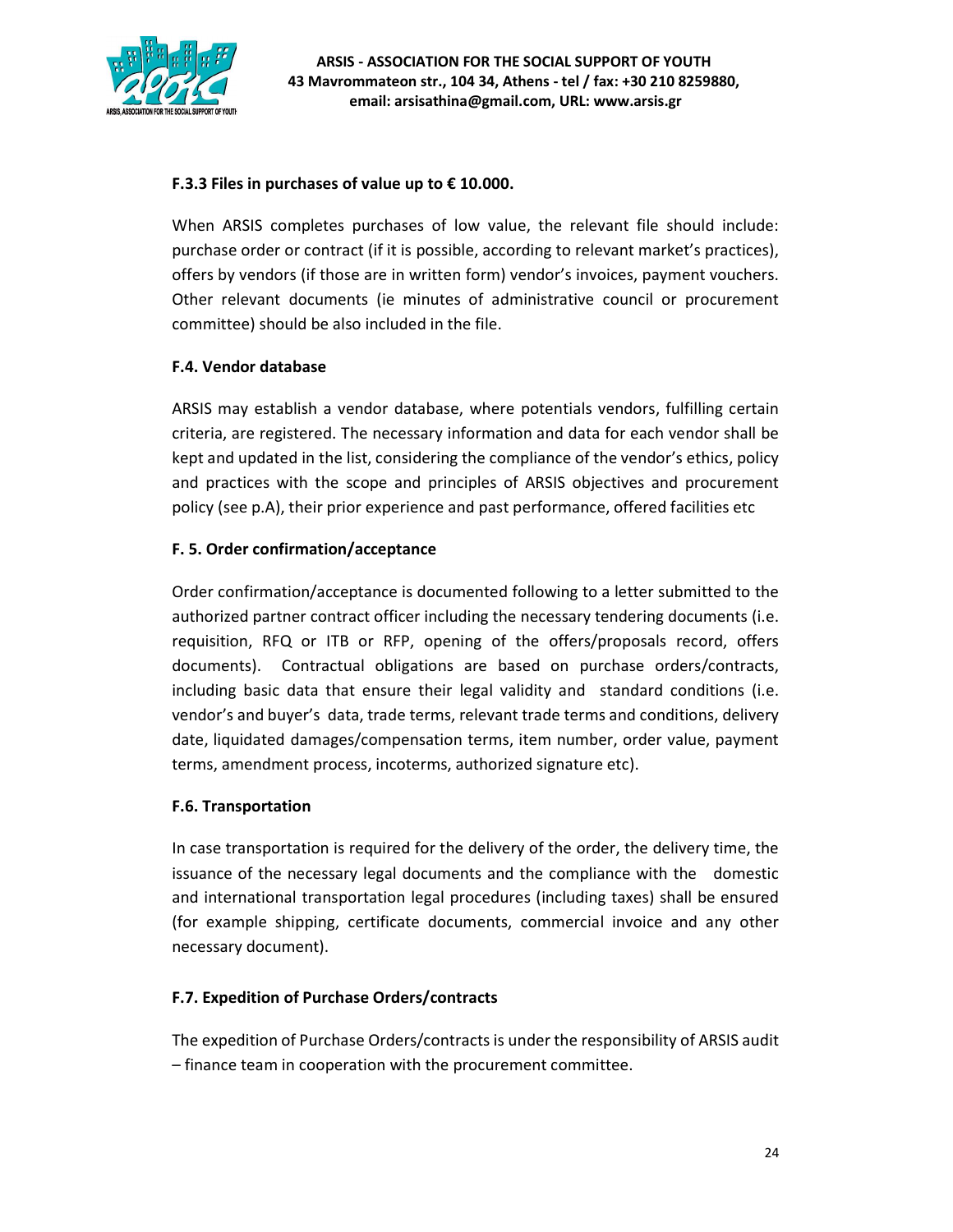

## F.8. Inspection and compensation

- The competent procurement committee or administrative council will establish a "receiving committee" who will be responsible to receive the goods/services, sign and date relevant report, certifying whether the goods/services have been received in full and in good order or otherwise. Upon certifications of receipt the received goods/services must be promptly and accurately recorded in the accounting system. As soon as goods or services are received, they must be promptly and carefully examined or assessed to verify that they fully conform to the contract.
- If the receiving committee detects problems upon delivery must not accept the non – conforming goods, informing the vendor. In such a case the committee states in its report the specific item, the reason of non conformity and informs immediately the vendor and, depending on the case, on the contract terms, -, the appropriate legal action shall be taken according to the current legal framework (indicatively: either rejecting the delivery, or requesting for replacement, or terminating the contract or implementing insurance cover terms, if such terms are predicted or issue a change order in exceptional and justified cases or, if necessary, to return the goods on the basis of the contract agreement).

## F.9 Misconduct and disciplinary process

ARSIS' legal and audit team, project/operation managers, Office managers, and any staff member or contractor with designated procurement authority shall immediately and promptly report to ARSIS administrative council any case of alleged abuse and/or misconduct (including fraud and corruption) so as to proceed with the appropriate disciplinary measures, that, may include (indicatively): the expulsion the engaged vendor of the procurement process, withdrawal from the procurement contract, report to the competent official authorities and judicial authorities. If such a case, occurs during the implementation of an action/project/program/operation a) either in the context of a partnership between ARSIS and other partner(s) and/or either b) under the funds assigned by ARSIS partner(s), by other public or private funding authority/organization/donor, then the administrative council of ARSIS shall promptly and duly inform and share an information-investigation report with its aforementioned partners and funders.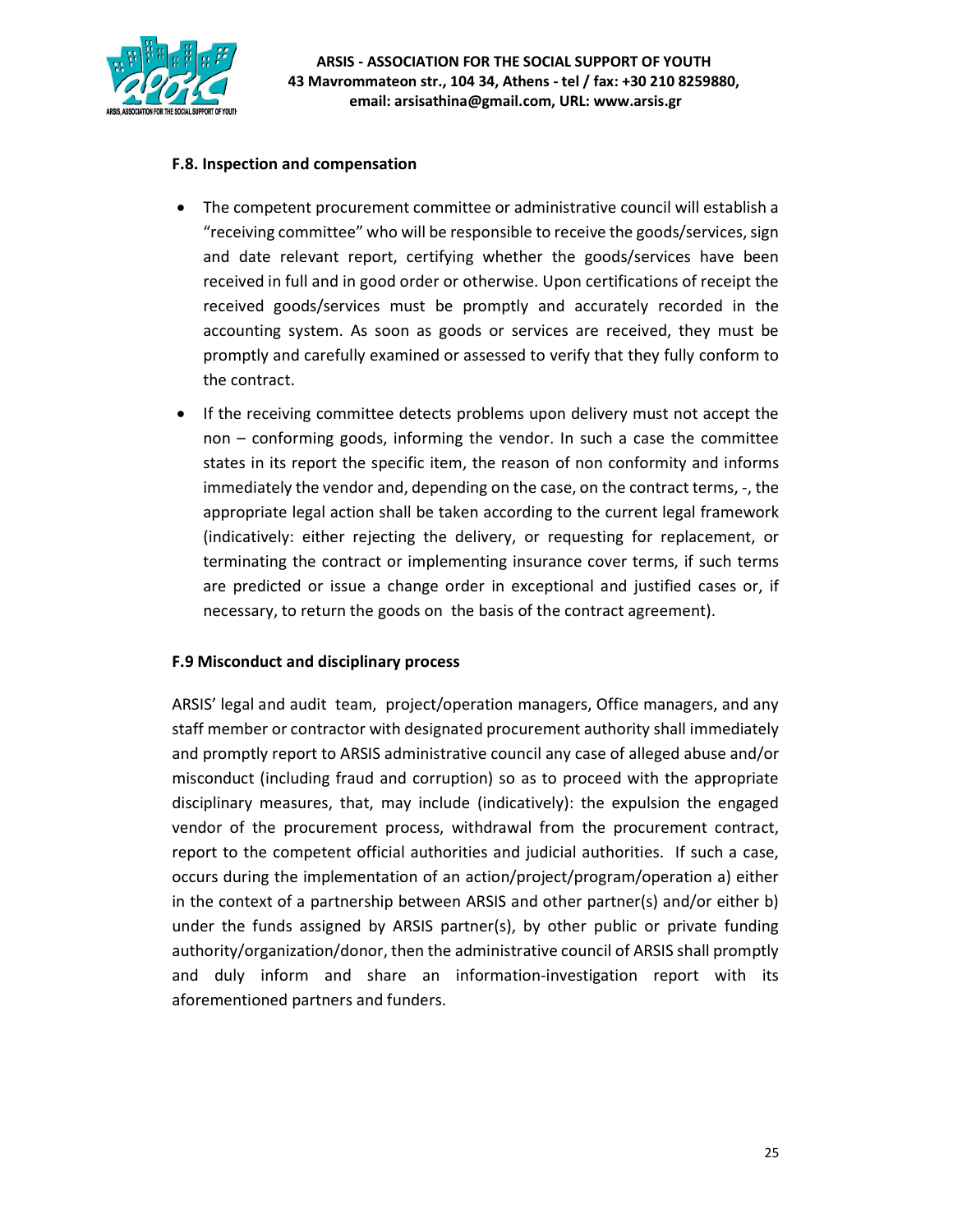

# G. Inventory Policy and Procedures

The purpose of the inventory Policy and Procedure is to lay down procedures and processes for the procurement management and control over inventory (stock) items in accordance with all relevant regulations and legislations and other ARSIS policies and directives. The envisaged outcome is an efficient and effective control and inventory management tool for ARSIS.

The Supply and Logistics Coordinator of ARSIS must ensure that processes (whether manual or electronic) and procedures are in place for effective, efficient, economical and transparent use of the organization's inventory and amongst others has to maintain a proper record keeping system for inventory Items.

Arsis maintains a detailed list of inventory and property and equipment records. Inventory should be at a minimum on a quarterly basis to ensure that the amount on hand is reconciled with the accounting records. The same is true for property and equipment.

Property and equipment, also known as Fixed Assets, can be defined as assets which cannot be easily converted into cash. Examples of property and equipment are land, buildings, motor vehicles, furniture, fixtures, office equipment and computers. Each of the items listed have a useful life beyond the current year and will be retained by the organization until their useful life expires. Because the life of the equipment is often longer term, detailed records of the purchase of such equipment are maintained not only for accounting purposes but also for management replacement purposes. Property and equipment is depreciated according to guidelines established by Greek GAAP.

Warehouse procedures: Storekeeper is member of ARSIS' staff and in constant communication with ARSIS' Procurement/Logistics Department.

The storekeeper shall be responsible for:

- 1. The safekeeping of inventory items
- 2. The receiving and issuing of items of inventory from the store rooms.

3. The performance of such other tasks as may be assigned to him or her according to the relevant job description or the procedures.

## Safe keeping of inventory items:

1. Inventory shall, until it is issued, at all times be safeguarded and kept in a suitable protected area. Wherever practical such area shall be in an enclosed place, the entrance to which shall be locked and fully fire protected.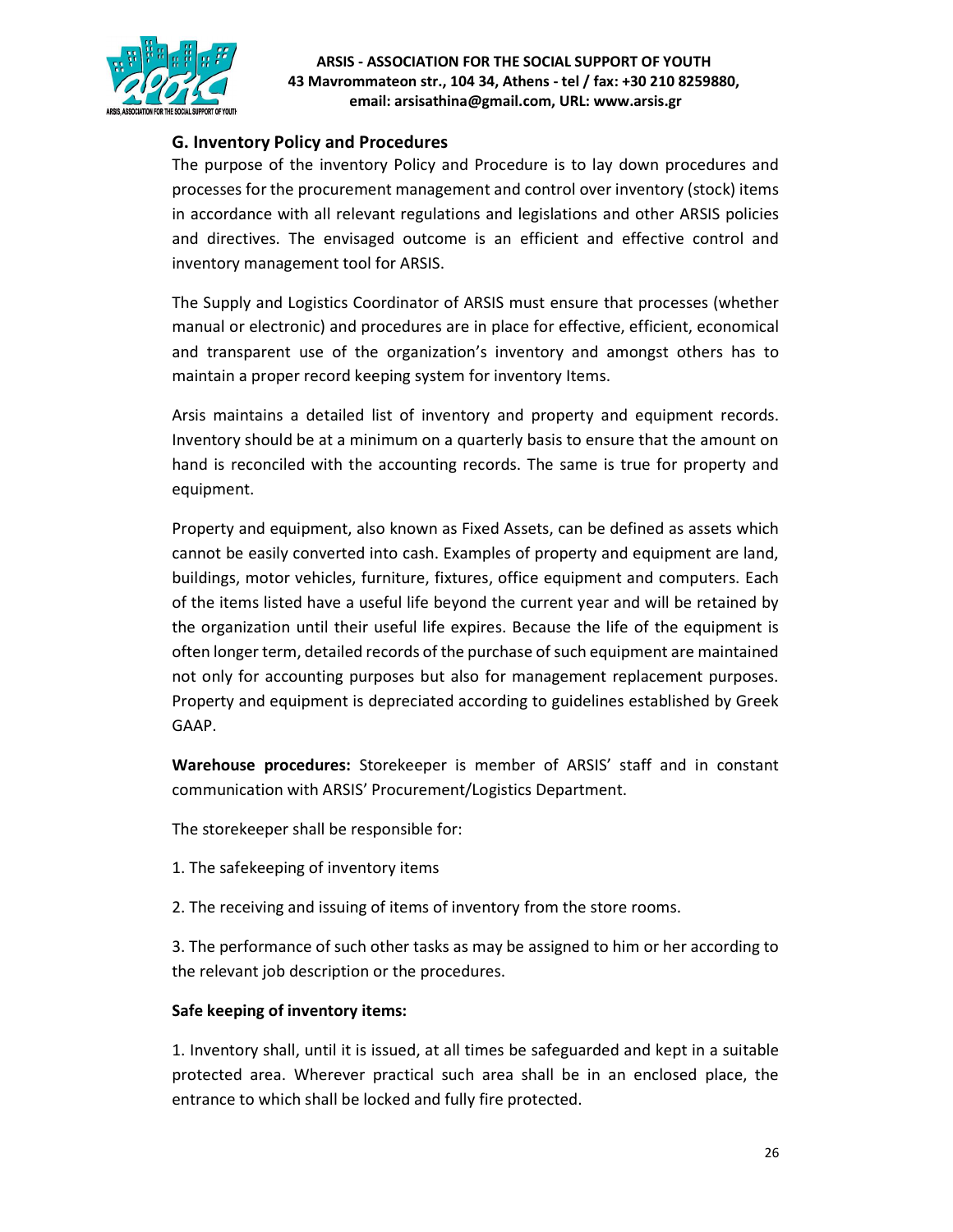

2. No unauthorized entrance to any such area is permissible. Authorization to enter such area may be granted only by the Supply and Logistics Coordinator or delegated person.

3 No person other than storekeeper, or any other person designated by the Supply and Logistics Coordinator, may have access to any key for such area.

4. No person other than the storekeeper, or any other person designated by the Supply and Logistics Coordinator or the storekeeper, may have control over the administration of the inventory items.

5. When items are moved from one location to another, it should be done safely and with maximum care. Care will also be taken to ensure that employees are not injured whilst moving heavy items.

6. The inventory of the project will be insured against common dangers (fire, theft, flooding etc) in a well-known Greek insurance company for an amount of at least € 10.000.

## Receiving of inventory items:

1. All items received by the Receiving Committee should be verified with the purchase order and inspected for proper quantities, quality to ensure receipt of what was ordered.

2. After receiving of the items, Storekeeper should tag the equipment, before the delivery.

Shelving: The Storekeeper should categorize and organize storage areas for efficient, logical and safe storage of all supplies.

## Issuing of inventory items:

1. Only the Storekeeper shall be authorized to issue goods from the warehouse.

2. No item of equipment should be permitted to leave the warehouse without a delivery note completed and signed by the Storekeeper.

3. The Storekeeper and the recipient of goods must agree that the goods requisitioned, agree to the goods.

4. The storekeeper and the recipient of goods must agree that the goods requisitioned, agree to the goods drawn from warehouse which is consistent with the issue register.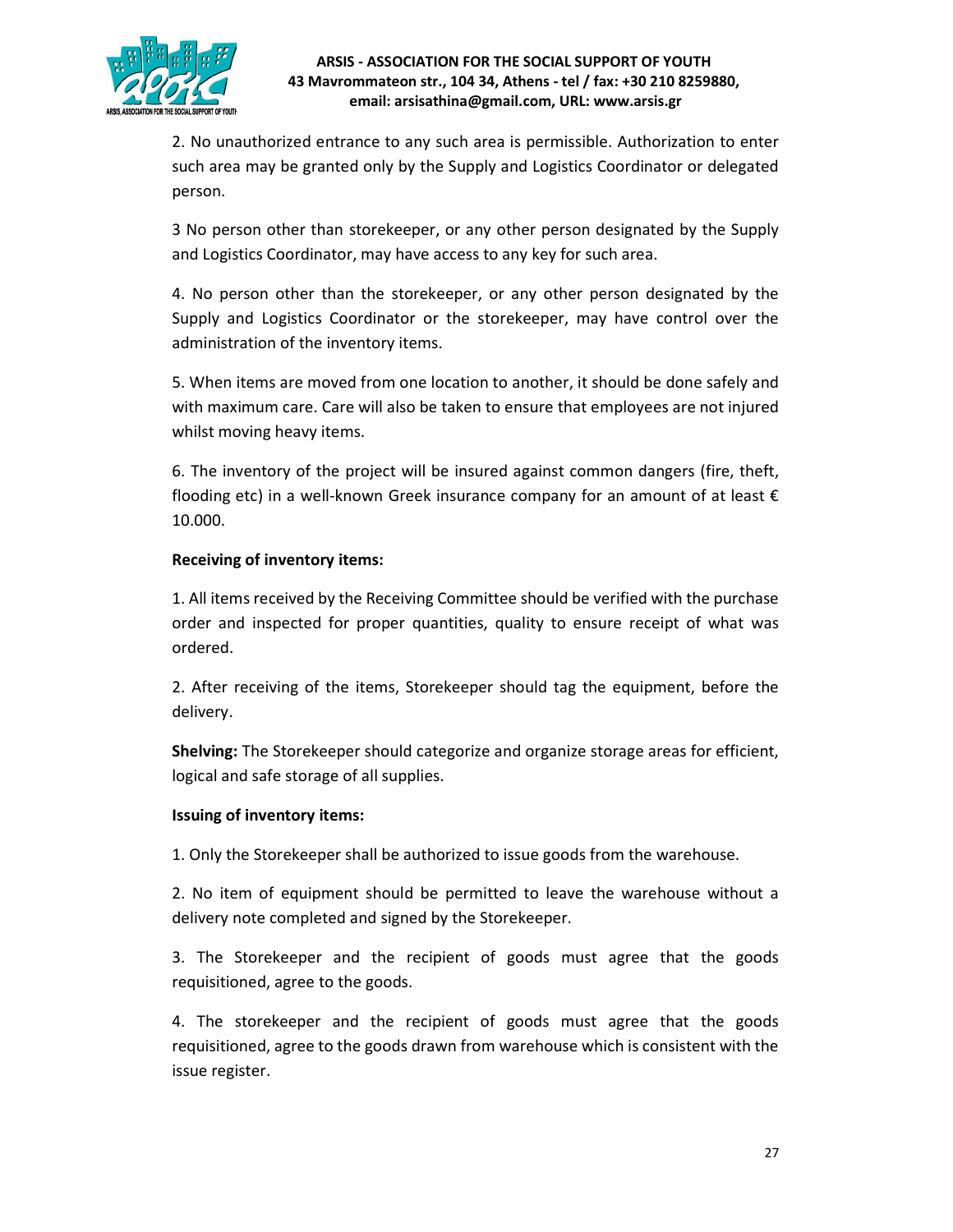

## Equipment Records:

1. Equipment control records shall be maintained for each item of equipment identified by a serial number.

2. The following information must be entered in the inventory system/ software:

- I. Description
- II. Serial identification number, if applicable
- III. Original cost
- IV. Purchase order number (if applicable)
- V. Acquisition date
- VI. Disposition date
- VII. Category
- VIII. Location

## Stocktaking / Counts

1. The Supply and Logistics Coordinator will ensure that the stock count (physical inventory) takes place on quarterly basis.

2. Internal Auditors need to be invited to witness the stock take/count during the third quarter.

3. All stock items counted should be placed under serial number control.

4. An inventory reconciliation shall be performed to ensure that the actual and recorded inventory amounts are the same.

# Status of items

1. Status changes are to be reported by the accountable unit as they occur. The Supply and Logistics Coordinator will update the inventory to reflect the change.

2. Whenever an equipment item is temporarily (less than 6 months) or permanently transferred between locations, the unit initiating the transfer must keep a record of its new location.

3. Whenever an item of equipment is found missing or believed to be stolen, this must be reported immediately to the Supply and Logistics Coordinator.

Inventory Levels: The following should be determined to maintain the optimum stock levels: minimum, maximum and re-order levels.

Record Keeping: All files and documents must be recorded and maintained in the inventory management unit for Issues, Receipts and Stock Counts